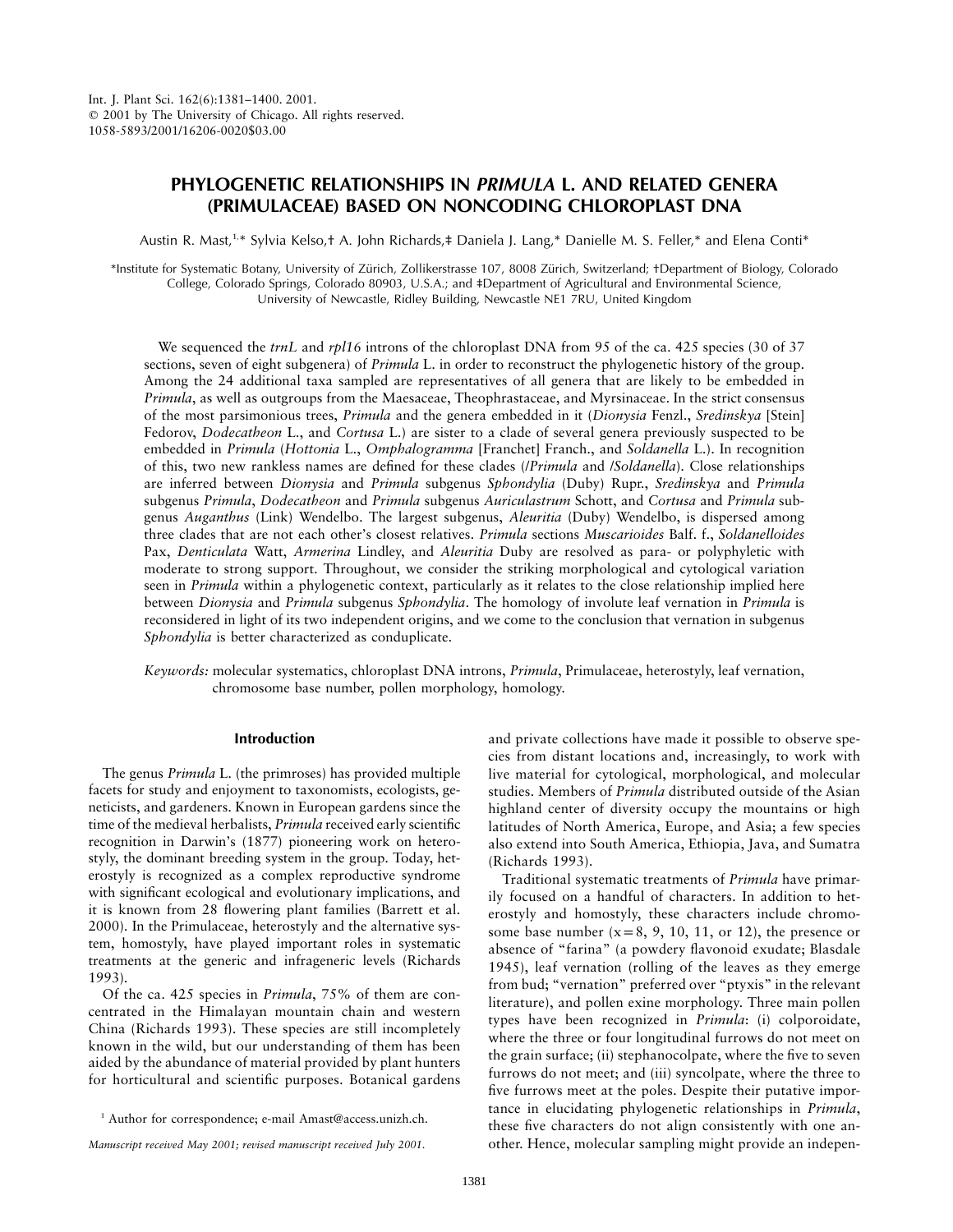dent phylogenetic hypothesis with which to test their evolutionary lability and systematic value.

## *Systematic Treatments of Primulaceae*

The family Primulaceae is closely related to the Myrsinaceae and Theophrastaceae, and together these three are sometimes referred to as the order Primulales (Cronquist 1988). The three families have ovaries with free-central placentation, a rare condition in the angiosperms that Anderberg and Ståhl (1995) considered to be a synapomorphy for the group and independently derived in the order Caryophyllales. Phylogenetic analysis of chloroplast DNA sequence characters supports this supposition of monophyly (Chase et al. 1993; Morton et al. 1996; Anderberg et al. 1998; Källersjö et al. 2000; Savolainen et al. 2000).

Changes to the circumscription of the Primulaceae, Myrsinaceae, and Theophrastaceae were recently suggested by Källersjo¨ and colleagues (2000; Anderberg et al. 2000) based on DNA sequence data. Their realignment differs from previous treatments in (i) moving nine genera (including *Cyclamen* and *Lysimachia*) from the Primulaceae to the Myrsinaceae, (ii) moving one genus (*Samolus*) from the Primulaceae to the Theophrastaceae, and (iii) creating a new family (Maesaceae) for a genus of the Myrsinaceae. The two tribes remaining in the Primulaceae (the Primuleae and the Androsaceae, together ca. 15 genera) share the following six features (Källersjö et al. 2000, p. 1339): (i) a scapose inflorescence, (ii) distinctly tubular flowers with campanulate or hypocrateriform corolla, (iii) imbricate corolla aestivation, (iv) isodiametric corolla epidermal cells, (v) leaves almost always in a basal rosette, and (vi) ovules rarely immersed in the placenta.

*Primula* is the largest genus in the Primulaceae s.str., and its heterogeneity in morphological and cytological characters has led previous authors to conclude that many, if not most, of the remaining genera are derived members of it. The most extreme view is that of Post and Kuntze (1904), who merged most genera from tribes Androsaceae and Primuleae (as defined by Takhtajan [1997]) into *Primula*. Later, Wendelbo (1961*c*) proposed that tribes Primuleae and Androsaceae are sister groups and that all genera of the Primuleae except *Soldanella*, *Omphalogramma*, and *Bryocarpum* are derived from *Primula*. Richards's (1993) hypothesis for tribe Primuleae went further by also considering *Omphalogramma*, *Bryocarpum*, and perhaps *Soldanella* to be derivatives of *Primula*.

## *Previous Molecular Systematic Studies*

Two molecular studies have been published to date with multiple representatives of *Primula*. Conti et al. (2000) sampled nuclear DNA regions (the two internal transcribed spacers of the nuclear ribosomal DNA) of 19 species from six of Richards's (1993) 37 sections and two of Wendelbo's (1961*b*) eight subgenera, as well as an additional genus in the Primulaceae s.str. Källersjö et al. (2000) sampled chloroplast DNA regions (the *atpB*, *ndhF*, and *rbcL* genes) of seven species from five of Richards's (1993) 37 sections and five of Wendelbo's (1961*b*) eight subgenera, as well as six additional genera in the Primulaceae s.str. Our chloroplast DNA (cpDNA) sampling greatly expands on that of these two earlier studies, both within *Primula* (to include 95 species representing 30 sections and seven subgenera) and within Primulaceae s.str. (to include 11 additional genera).

#### *Objectives*

The objective of this study is to develop a phylogenetic hypothesis for *Primula* and its relatives that permits us to address three questions: (i) Which genera are nested in the lineage that contains all sampled members of *Primula*? (ii) Which of the previously recognized infrageneric taxa (the eight subgenera of Wendelbo [1961*b*] and the 37 sections of Richards [1993]) do not appear monophyletic with the current character and taxon sampling? and (iii) What new insights does the phylogeny provide into the evolution of characters historically important in systematic treatments of the group (specifically, leaf vernation, pollen exine morphology, and chromosome base number)?

## **Material and Methods**

## *Taxonomic Sampling*

We sampled molecular characters from 119 accessions representing 95 of the ca. 425 species of *Primula* as well as 22 additional genera in the Primulaceae, Myrsinaceae, Theophrastaceae, and Maesaceae (appendix). The 95 species of *Primula* are distributed in 30 of the 37 sections recognized by Richards (1993) and seven of the eight subgenera recognized by Wendelbo (1961*b*). Of the additional genera, 11 are in Källersjö et al.'s (2000) Primulaceae s.str., eight in their Myrsinaceae s.lat., two in their Theophrastaceae s.lat., and one in their Maesaceae. Källersjö and colleagues' (2000; Anderberg et al. 2000) recent three-gene study involving these families concluded that the Maesaceae is sister to sampled members of Theophrastaceae, Myrsinaceae, and Primulaceae. Consequently, we used *Maesa japonica* from the Maesaceae as the outgroup in this study.

#### *DNA Extraction, Amplification, and Sequencing*

We extracted total genomic DNA from 20 to 30 mg of fresh leaf material (dried mass after lyophilization), silica-dried material, herbarium material, or, in the case of *Omphalogramma*, seed. Fresh material was lyophilized for 24–48 h in a Lyovac GT 2 (Leybold-Heraeus). Leaf or seed tissue was disrupted with glass beads using a Retsch MM 2000 Shaker set at an amplitude of 80 for 2 min (dried material) or 4 min (fresh material). For the extractions that followed, we used the DNeasy Plant Mini Kit (Qiagen).

Each DNA region was amplified using the polymerase chain reaction (PCR; Mullis and Faloona 1987): the *trnL* intron with primers "c" and "f" of Taberlet et al. (1991) and the *rpl16* intron with primers "F71" of Jordan et al. (1996) and "R1516" of Baum et al. (1998*b*). The most effective thermal cycling program proved to be 34 cycles of 0.5 min at 95°C, 1 min at 53°C, and 1.7 min at 72°C, with a terminal extension of 10 min at 72-C. A TGradient thermocycler (Biometra) performed all PCR reactions. To detect successfully amplified DNA and the possible contamination of negative controls, we examined PCR products on agarose gels. We purified successful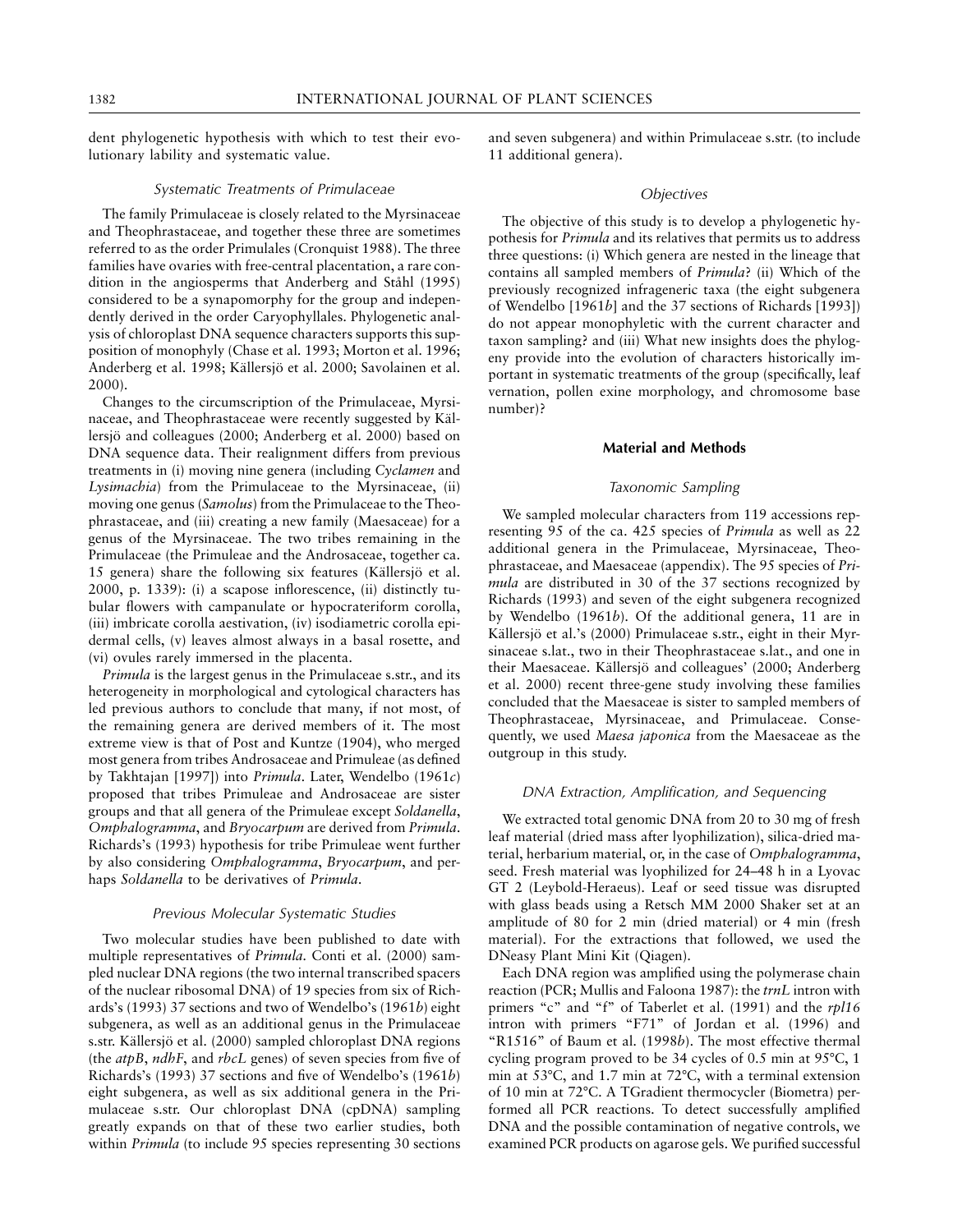**Table 1**

| TANIE T                              |                                     |                   |                                                                             |                                                                              |                  |                                                     |
|--------------------------------------|-------------------------------------|-------------------|-----------------------------------------------------------------------------|------------------------------------------------------------------------------|------------------|-----------------------------------------------------|
| <b>DNA Character Descriptions</b>    |                                     |                   |                                                                             |                                                                              |                  |                                                     |
| Region                               | Mean sequence<br>length (range)     | Aligned<br>length | Informative<br>NT positions<br>$\frac{9}{6}$ of total<br>aligned positions) | Informative<br><b>INDELs</b><br>$\frac{6}{6}$ of total<br>aligned positions) | Ti: Tv           | Divergence<br>within /Primula<br>(including others) |
| <i>trnL</i> intron<br>$rbl16$ intron | 515.2 (421-550)<br>908.8 (732-1018) | 748<br>1476       | 149 (19.9%)<br>$347(23.5\%)$                                                | $3(0.4\%)$<br>$6(0.4\%)$                                                     | 0.78:1<br>0.94:1 | $0 - 7.1(12.8)\%$<br>$0 - 9.1(23.6)\%$              |

Note. Sequence length statistics for the *rpl16* intron were determined after the outlier *Hottonia palustris* (with an intron 121 NTs long) was removed. The ratio of transition to transversion substitutions (Ti : Tv) was estimated by maximum likelihood using an HKY85 substitution model on one of the most parsimonious trees for each region. Divergence calculations also assumed an HKY85 substitution model.

PCR reactions with the QIAquick PCR Purification Kit (Qiagen).

A Gene Amp PCR System 9700 (Perkin Elmer) performed cycle-sequencing reactions that we prepared with the ABI PRISM Dye Terminator Cycle Sequencing Ready Reaction Kit (Perkin Elmer). The primers that we used in the sequencing reactions included primers "c" and "d" of Taberlet et al. (1991) and the same primers used to amplify the *rpl16* intron DNA. We cleaned sequenced products with MicroSpin G-50 columns (Amersham Pharmacia Biotech) to remove excess dye terminators before we ran them out on an ABI Prism 377 DNA sequencer (Perkin Elmer). To detect mistakes and correct uncertainties in the computer-generated sequence, we compared aligned trace files in Sequencher 3.0 (Gene Codes 1998).

## *Defining Substitution and INDEL Characters*

We reviewed each variable position in the alignment twice in Sequencher 3.0 to confirm that base calls were consistent at informative positions and that positions of uncertain alignment did not result in informative characters. The aligned matrices are available at TreeBase (http://www .herbaria.harvard.edu/treebase).

We coded insertion or deletion (INDEL) events as additional, binary characters for maximum parsimony (MP) analyses if they were bordered by stretches of unambiguously aligned nucleotides (NT) and were potentially informative. We did not code single-NT INDELs if they were adjacent to strings of the same NT (e.g., four A's present versus five A's). Other researchers have similarly excluded this type of INDEL because it may arise from experimental error (Downie et al. 1998; McDade and Moody 1999), or they have noted its evolutionary lability (Small et al. 1998). We coded insertions as the same state if they were the same size and identical or with no more than one NT substitution or INDEL (when greater than four NTs long). When taxa had long deletions that stretched over positions containing coded INDELs, those taxa were coded as uncertain for the intervening INDELs.

#### *Phylogenetic Reconstruction*

We evaluated congruence between the DNA regions using the incongruence-length-difference (ILD) test (Mickevich and Farris 1981; Farris et al. 1995). In PAUP 4.0b8 (Swofford 2000) (where the test has been renamed the "partition homogeneity test"), 100 random partitions of the original data were used to generate a null distribution of tree scores with which to test the null hypothesis that the two data sets are random samples from a single statistical population. MP searches of the permutated data sets employed a simple addition sequence and nearest-neighbor-interchange (NNI) branch swapping with the maximum number of saved trees set at 5000. We included only potentially informative characters in the comparisons, and we weighted all of the characters and character-state transitions equally.

PAUP 4.0b8 (Swofford 2000) reconstructed the phylogeny using the MP optimality criterion. As above, we included only informative NT and INDEL characters in the analyses, and we weighted all of the characters and character-state transitions equally. The heuristic MP search employed a simple addition sequence and tree-bisection-reconnection branch swapping with the maximum number of saved trees set at 25,000. When PAUP (Swofford 2000) saved the maximum number of trees in a search, we ran a reverse-constraint MP analysis with the strict consensus of the 25,000 trees, as suggested by Catalàn et al. (1997) and Rice et al. (1997). That is, PAUP (Swofford 2000) searched for the most parsimonious trees that were not congruent with the strict consensus of the 25,000 trees saved in the first search. The second, reverse-constraint MP analysis employed the same search strategy as the first, unconstrained MP analysis.

To ascertain the relative degree of support for branches in the MP cladograms, we used PAUP 4.0b8 (Swofford 2000) to calculate bootstrap (Felsenstein 1985) values. The program's bootstrap function resampled the data 100 times; MP analyses of each replicate employed a simple addition sequence and NNI branch swapping with the maximum number of saved trees set at 5000.

## **Results**

#### *Defining Substitution and INDEL Characters*

The aligned length of the *trnL* intron (748 positions; table 1) is roughly half of the aligned length of the *rpl16* intron (1476 positions). A slightly greater percentage of the *rpl16* intron data (23.5%) than the *trnL* intron data (19.9%) is informative. In comparison with the *trnL* intron sequence of *Nicotiana tabacum* L. (GenBank accession NC\_001879), the *trnL* intron data set begins 20 NTs into the 5' end of the tobacco intron and includes 23 NTs of the *trnL* 3' exon. In comparison with the *rpl16* intron sequence of *N. tabacum* (same GenBank accession as above), the data set begins ca. 41 NTs into the 5' end of the intron and ends ca. 11 NTs from its 3' end. The *trnL* intron matrix is missing sequences for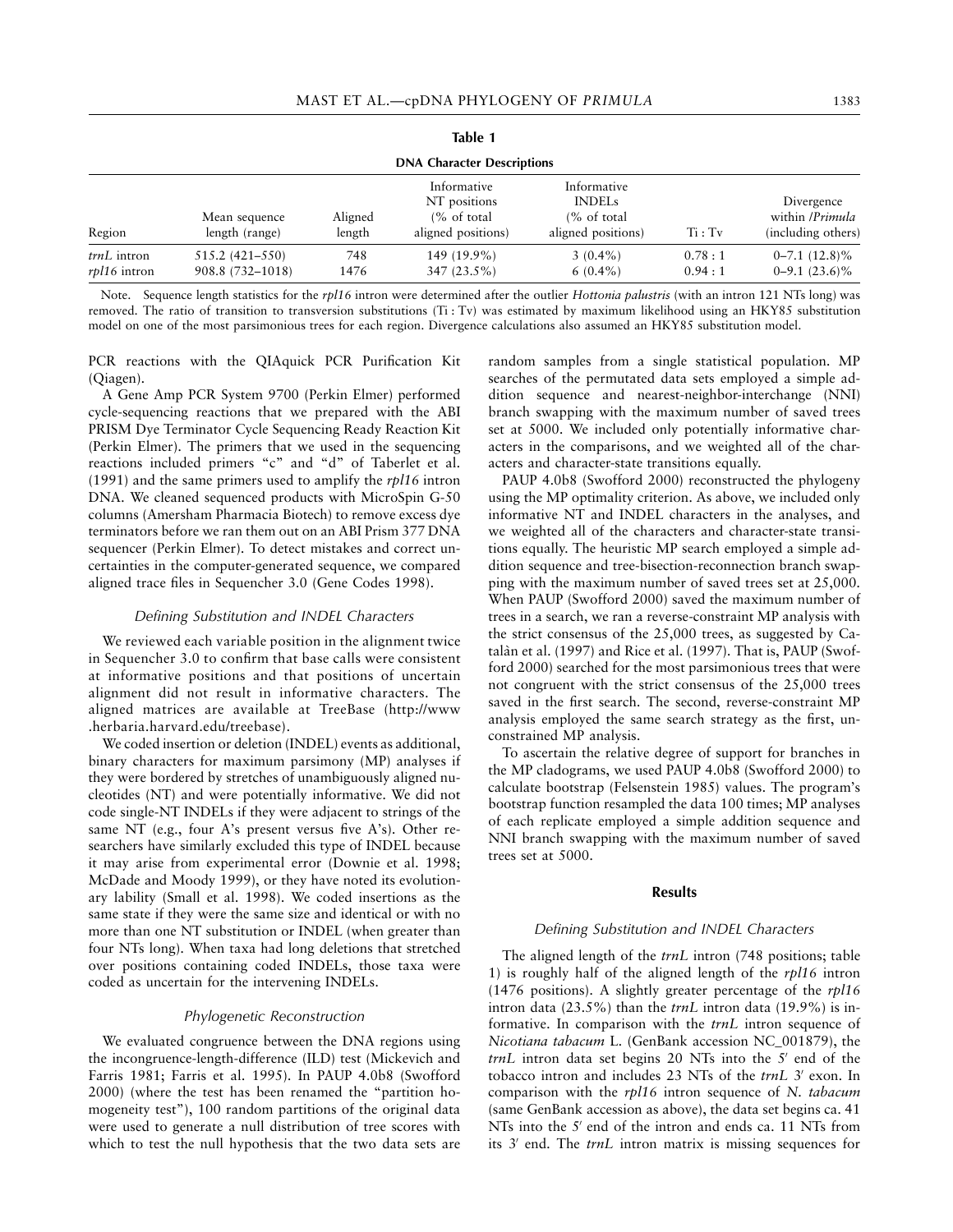*Primula capitellata* and *Primula concinna*, whereas the *rpl16* intron matrix is missing a sequence for *Cortusa matthioli*. These sequences are missing as a result of difficulties in amplifying the regions. The data sets are otherwise complete.

Nine informative INDEL characters were coded, seven of which are most parsimoniously reconstructed as insertions and two as deletions (table 2). Thirteen species from *Primula* subgenus *Aleuritia*, five from *Primula* subgenus *Craibia*, and *Primula cicutarifolia* from subgenus *Auganthus* share a large deletion in their *rpl16* intron that extends across 443 aligned positions. *Hottonia palustris* also has a large, autapomorphic deletion in the 3' end of the *rpl16* intron that shortens its total raw length to 121 NTs.

## *Phylogenetic Reconstruction*

Comparison of the data sets with the ILD test does not reject their homogeneity ( $P = 0.55$ ). Additionally, when the relationships are compared on strict consensus trees derived from independent MP analyses of each region, there is only minor topological conflict within *Primula* sections *Aleuritia* and *Auricula* (clades II and V of figs. 1 and 2).

MP analysis of the 152 informative *trnL* intron characters results in 25,000 shortest trees (the maximum number saved; 379 steps; CI =  $0.583$  and RI = 0.891, excluding uninformative characters). MP analysis of the 353 informative *rpl16* intron characters also results in 25,000 shortest trees (the maximum number saved; 961 steps; CI =  $0.549$  and RI =  $0.873$ , excluding uninformative characters). Reverse-constraint analyses yielded no alternative topologies that conflict with the strict consensus trees for the initial pools of putatively optimal trees (figs. 1, 2).

MP analysis of the 505 informative characters from the combined data sets results in 25,000 shortest trees (the maximum number saved; 1348 steps; CI =  $0.556$  and RI =  $0.877$ , excluding uninformative characters). Reverse-constraint analysis yielded no alternative topologies that conflict with the strict consensus tree for the initial pool of putatively optimal trees (fig. 3). This strict consensus tree (fig. 3) supports a sister relationship (99% bootstrap) between a clade composed of *Omphalogramma*, *Soldanella*, and *Hottonia* (99% bootstrap; /*Soldanella*) and a clade composed of *Primula*, *Dionysia*, *Sredinskya*, *Dodecatheon*, and *Cortusa* (87% bootstrap; /*Primula*). A trichotomy is formed at the base of /*Primula* by *Primula* subgenus *Auganthus* (plus *Cortusa* and *Primula* section *Dryadifolia* of subgenus *Aleuritia*; clade VI), *Primula* subgenus *Auriculastrum* (plus *Dodecatheon*; clade V), and the remaining members of /*Primula* (clades I, II, III, and IV). This last clade shows the following relationships: (i) *Primula* subgenus *Sphondylia* is sister to the two sampled representatives of *Dionysia* (clade I); (ii) clade I is sister to a clade composed of *Primula* subgenus *Muscarioides* and part of *Primula* subgenus *Aleuritia* (clade II); (iii) clades I and II are sister to a clade composed of *Primula* subgenus *Primula* and *Sredinskya* (clade III); and (iv) clades I, II, and III are sister to a clade composed of *Primula* section *Pinnatae* of subgenus *Auganthus*, *Primula* subgenus *Craibia*, and the remaining members of subgenus *Aleuritia* (clade IV). The monophyly of each of the clades recognized here by a roman numeral, as well as the interre-

| Table 2<br><b>INDEL Characters</b> |     |                |   |  |
|------------------------------------|-----|----------------|---|--|
|                                    |     |                |   |  |
| $trnL$ intron:                     |     |                |   |  |
| А                                  | 197 | 9              | D |  |
| B                                  | 259 | 1              | I |  |
| C                                  | 265 | 5              | I |  |
| $rpl16$ intron:                    |     |                |   |  |
| D                                  | 280 | 8              | I |  |
| E                                  | 325 | 6              |   |  |
| F                                  | 363 | $\overline{2}$ | I |  |
| G                                  | 416 | 6              |   |  |
| H                                  | 812 | 6              |   |  |
|                                    | 920 | 443            | D |  |

Note. The alphabetical character code is used when mapping IN-DEL character changes onto cladograms.

lationships among these clades (excluding the basal trichotomy), receive 58%–100% bootstrap support.

## *Naming Clades*

We formally name and define /*Primula* and /*Soldanella* but not the major subclades of /*Primula* (which are referred to with roman numerals). The two clades are named here using the "clademark" convention of Baum et al. (1998*a*). Our decision not to name and define subclades of /*Primula* at this time maintains flexibility for the taxonomic revisions expected after a comparison of the chloroplast (presented here) and nuclear (A. Mast and E. Conti, unpublished data) phylogenies. In circumscribing /*Primula* and /*Soldanella*, we are using a stem-based definition (de Queiroz and Gauthier 1994), in which a clade is the most inclusive monophyletic group containing one specifier taxon but not another. In order to maintain continuity, special regard is given to type taxa for the Linnaean names that already exist. Hence, /*Primula* is the most inclusive clade that contains *Primula veris* L. but not *Soldanella alpina* L., and in a complementary way, /*Soldanella* is defined as the most inclusive clade that contains *S. alpina* L. but not *P. veris* L.

## **Discussion**

## */*Primula*, /*Soldanella*, and Tribe Androsaceae*

Members of the family Primulaceae (sensu Källersjö et al. 2000) fall into three strongly supported, monophyletic clades in the cpDNA phylogeny: /*Primula*, /*Soldanella*, and tribe Androsaceae (fig. 3). Our choice to recognize a separate /*Soldanella*, rather than a /*Primula* that is expanded to include it (equivalent to tribe Primuleae; Takhtajan 1997), is meant to highlight the position of its members (*Soldanella*, *Omphalogramma*, and *Hottonia*) outside of *Primula*. This distinction is relevant to much historical speculation regarding the circumscription of a monophyletic *Primula*.

The prior hypothesis of relationships within the Primulaceae s.str. that is most congruent with the cpDNA phylogeny presented here is that by Wendelbo (1961*c*). His proposed sister relationship between tribe Primuleae (/*Primula* and /*Solda-*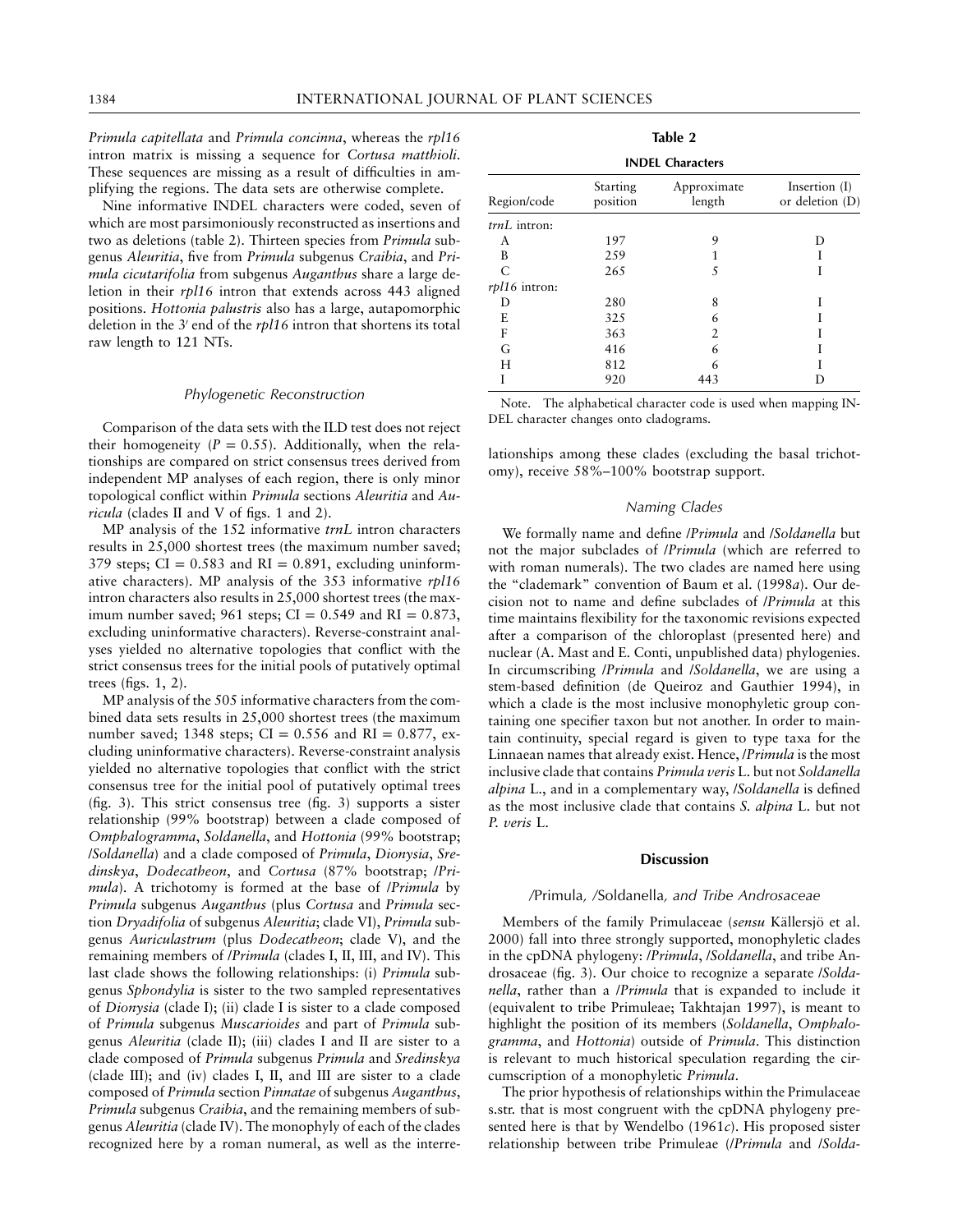

**Fig. 1** Strict consensus of 25,000 shortest trees (the maximum number saved; 379 steps; CI = 0.583 and RI = 0.891, excluding uninformative characters) found in maximum parsimony analysis using data from the *trnL* intron (152 informative characters). Bootstrap values are shown above the branches. Unique INDEL changes are shown with solid bars, and changes that occur in parallel are shown with hollow bars. Coding of INDELs is found in table 2. Two specimens of *Primula dryadifolia* were sequenced; the letter following each of these two accessions refers to the source of that material (appendix).

*nella*) and tribe Androsaceae is supported as is his suggestion that *Soldanella* and *Omphalogramma* are not nested in *Primula* (contra Richards [1993], as well as Halda [1992] in the case of *Omphalogramma*). Further, he not only identified the four genera that are nested in *Primula* in the cpDNA phylogeny, but he also identified subgenera that are closely related

to them (*Dionysia* and *Primula* subgenus *Sphondylia*, *Sredinskya* and *Primula* subgenus *Primula*, *Dodecatheon* and *Primula* subgenus *Auriculastrum*, and *Cortusa* and *Primula* subgenus *Auganthus*). His position that *Hottonia* is nested in genus *Primula* is not supported, however.

Our resolution of relationships among genera in the Pri-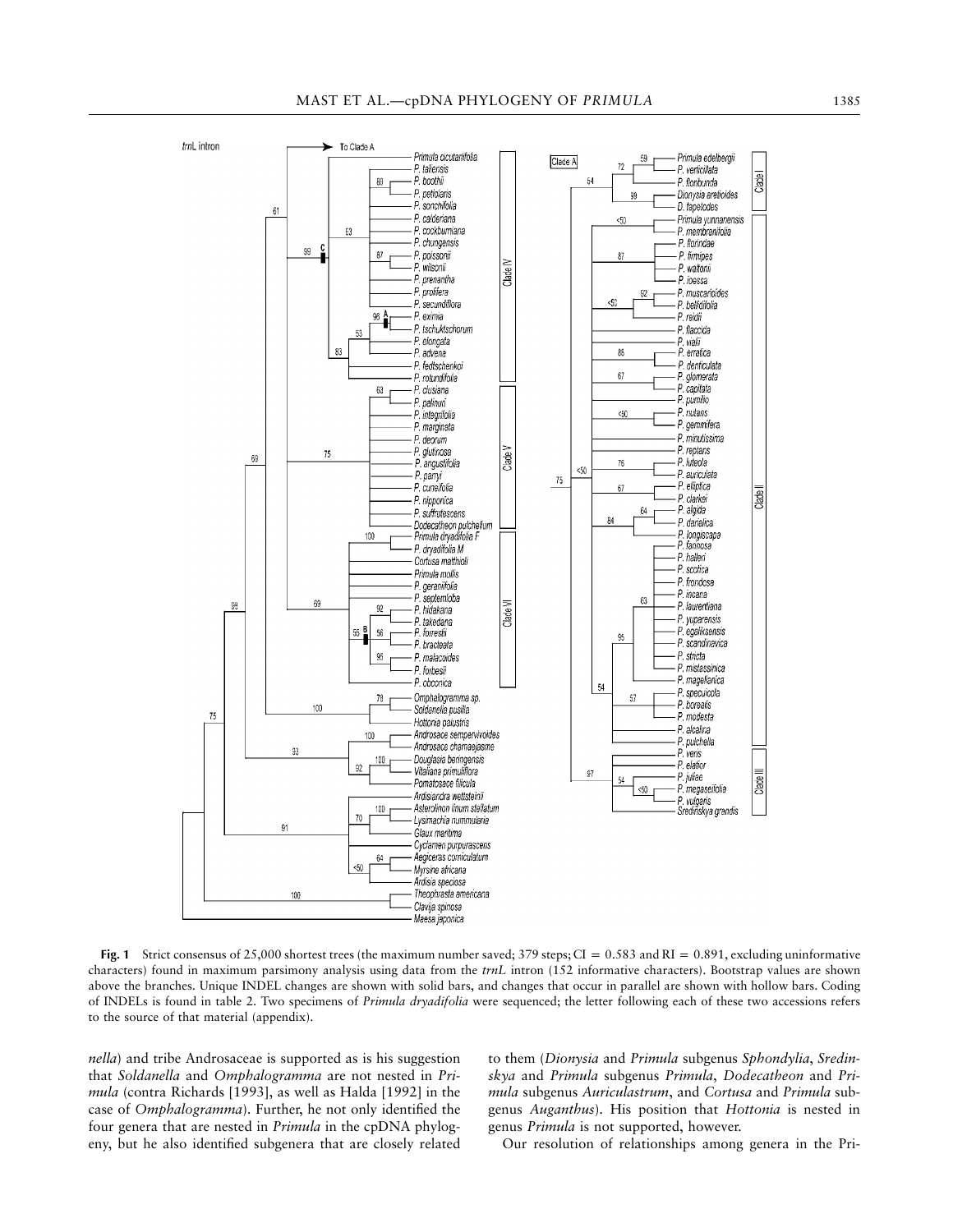

**Fig. 2** Strict consensus of 25,000 shortest trees (the maximum number saved;  $961$  steps; CI = 0.549 and RI = 0.873, excluding uninformative characters) found in maximum parsimony analysis using data from the *rpl16* intron (353 informative characters). Bootstrap values are shown above the branches. Unique INDEL changes are shown with solid bars, and changes that occur in parallel are shown with hollow bars. Coding of INDELs is found in table 2. Clades IV and VI are not resolved as monophyletic in this result.

mulaceae s.str. is congruent with the cpDNA results of Källersjö et al. (2000), although they sampled five fewer genera in the family and many fewer species in *Primula*. In both studies, a clade composed of *Primula*, *Cortusa*, and *Dodecatheon* (/*Primula*) is sister to one of *Soldanella* and *Omphalogramma* (/*Soldanella*), although our study also includes *Dionysia* and *Sredinskya* in the former clade and *Hottonia* in the latter. In

both studies, the clade composed of /*Primula* and /*Soldanella* is sister to a clade of *Androsace* and *Douglasia* (tribe Androsaceae), although our study also adds *Vitaliana* and *Pomatosace* to the latter clade. Their realignment of genera from the Primulaceae to the Myrsinaceae is supported by our results, for in our cpDNA phylogeny, exemplars from five of those genera (*Ardisiandra*, *Lysimachia*, *Asterolinon*, *Glaux*, and *Cy-*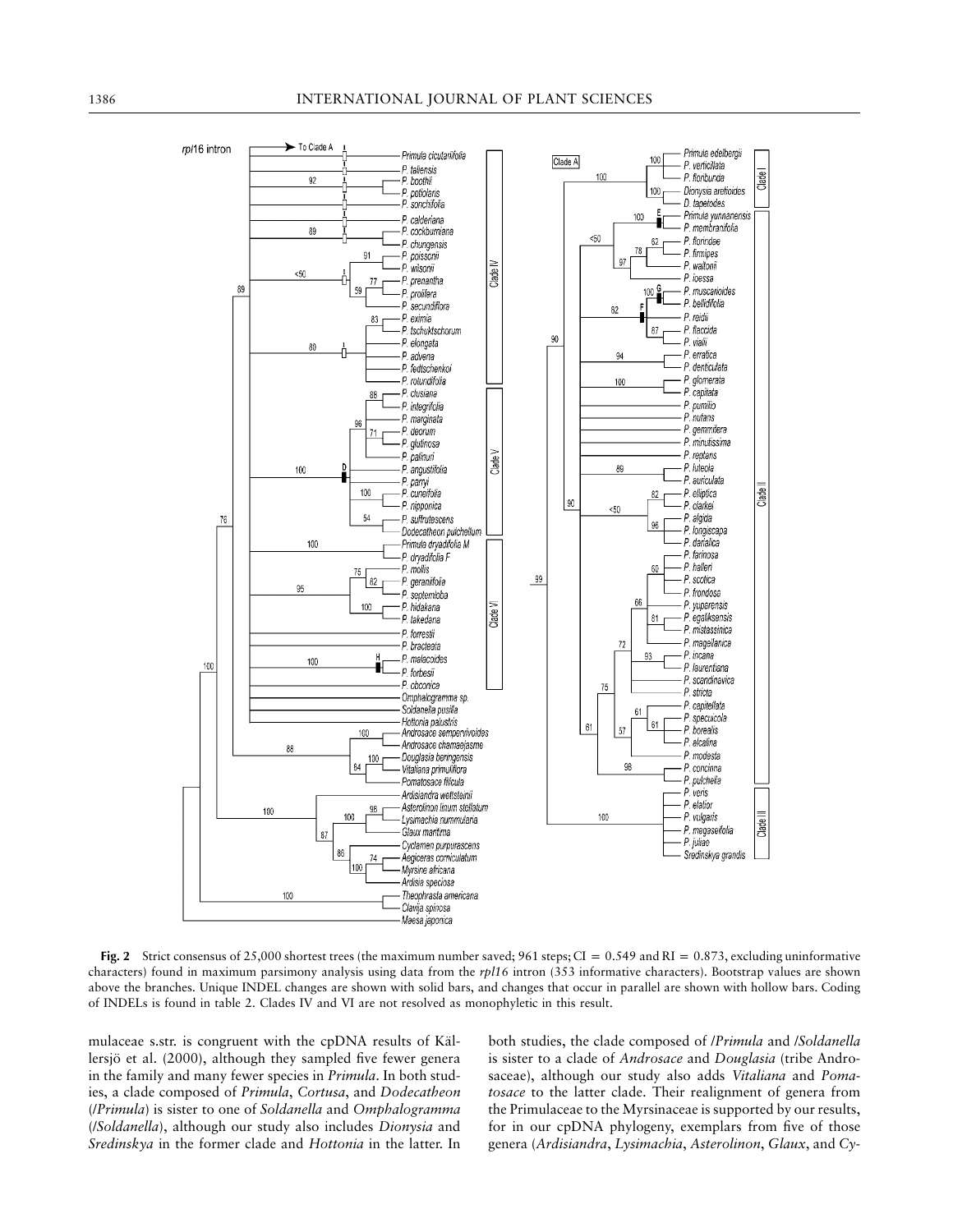*clamen*) are paraphyletic with respect to exemplars from the Myrsinaceae (as it is traditionally recognized).

Three genera of the Primulaceae are not represented in this or prior molecular systematic studies: *Kaufmannia* (one species from central Asia), *Bryocarpum* (one species from the central Himalayas), and *Stimpsonia* (one species from eastern Asia). *Kaufmannia* is likely to join *Cortusa* in /*Primula* when it is sampled based on Wendelbo's (1961*c*) observation that the two genera differ only in their flower color and minor, quantitative floral traits. In fact, Wendelbo (1961*c*) relegated *Kaufmannia* to a section of *Cortusa*. *Bryocarpum* is likely to join /*Soldanella* when it is sampled. *Bryocarpum* and genus *Soldanella* share a circumscissile capsule morphology (Pax 1889; Pax and Knuth 1905) that is uncommon in the family (though also found in *Pomatosace*), and *Bryocarpum* and *Omphalogramma* are very similar in gross morphology (Wendelbo 1961*c*; Richards 1993). *Stimpsonia* shares with other members of tribe Androsaceae tricolporate pollen (Wendelbo 1961*c*; Richards 1993) and white, stellate hairs (Anderberg and Ståhl 1995), and it is likely to join that clade when sampled.

# *Wendelbo's Subgenera*

Only Wendelbo's (1961*b*; 1965) subgenus *Sphondylia* is currently resolved as monophyletic in the cpDNA phylogeny (fig. 3), but members of his subgenera *Muscarioides* and *Craibia* are resolved in polytomies that could each be resolved to produce their monophyly. However, we note that recognition of subgenus *Craibia* might necessitate the undesirable recognition of multiple new subgenera within clade IV in order to maintain monophyly at that rank. The most dramatic taxonomic changes are anticipated to occur in subgenus *Aleuritia*, the bulk of which will likely be split into two different subgenera or rankless taxa (here recognized as clades II and IV).

# *Clade I:* Primula *Subgenus* Sphondylia *and* Dionysia

*The sister relationship*. The relationship between *Primula* subgenus *Sphondylia* (eight species in one section; unless otherwise noted, the reported number of species and sections in each taxon of *Primula* is taken from Richards [1993]) and *Dionysia* (41 species in three sections; Grey-Wilson 1989) has been the subject of long debate (reviewed by Wendelbo [1961*a*] and Grey-Wilson [1989]). Some features of *Primula* subgenus *Sphondylia* are strikingly similar to those of *Dionysia* section *Anacamptophyllum* Melchior subsection *Scaposae* Wendelbo, suggesting a close relationship. These include their inflorescences of superimposed verticillate umbels of yellow, long-tubular flowers with foliose bracts and their broad, thin, lobed leaves. Additionally, the two groups are biogeographically contiguous in the mountains of Asia Minor (Wendelbo 1961*a*; Grey-Wilson 1989; Al Wadi and Richards 1992). Several of the species now placed in *Dionysia* were originally described as belonging to *Primula* subgenus *Sphondylia* (then called section *Floribundae*; Smith and Fletcher 1948*b*; Wendelbo 1961*a*).

However, Al Wadi and Richards (1992) proposed that observed similarities between *Primula* subgenus *Sphondylia* and *Dionysia* are due not to a recently shared ancestry but to similar selective regimes. This, they argued, is supported by differences in putatively more important taxonomic characters.

They report that *Dionysia* section *Anacamptophyllum*, the only section of the genus that is well known, has (i) revolute leaf vernation, rather than involute vernation (as in *Primula* subgenus *Sphondylia*; fig. 4); (ii) stephanocolpate pollen, rather than colporoidate pollen (*Sphondylia*; fig. 4); (iii) a chromosome base number of  $x=10$ , rather than  $x=9$  (*Sphondylia*; fig. 4); (iv) a woody stem, rather than an herbaceous one (*Sphondylia*); and (v) woolly farina, rather than powdery farina (*Sphondylia*). They argue against a close relationship between *Primula* subgenus *Sphondylia* and *Dionysia* because "it is unlikely that so many stable characters altered coincidentally at the evolutionary boundary between *Primula* and *Dionysia*" (Al Wadi and Richards 1992, p. 309). The weight of Al Wadi and Richards's (1992) argument deserves further examination, given that the cpDNA phylogeny strongly supports (87% bootstrap; fig. 3) a sister relationship between *Primula* subgenus *Sphondylia* and *Dionysia*.

Let us first consider what constitutes the evolutionary boundary between these two groups. Within the phylogenetic scenario supported by the cpDNA, the five character-state changes could be split between at least two branches: one leading to subgenus *Sphondylia* and one to *Dionysia*. This requires an assessment of the primitive character state for the two groups' most recent common ancestor, which we have attempted with mixed success. In an analysis using Fitch parsimony, we determined that revolute leaf vernation (fig. 4) and herbaceous growth (A. Mast, unpublished data) are the primitive states. Vernation thus changed state along the branch leading to subgenus *Sphondylia*, while habit changed state along that leading to *Dionysia*. Reconstructions of the character-state changes for two of the remaining three characters, pollen type and chromosome base number, are unfortunately equivocal (A. mast, unpublished data) given the current degree of resolution in the phylogeny and, importantly, their evolutionary lability.

The final character, farina type, is unlikely to have changed state on either of these two branches but rather on a third that is within *Dionysia*. The woolly type of farina in *Dionysia* section *Anacamptophyllum* is also found in section *Dionysia* but not in section *Dionysiastrum*, which has the powdery type of farina typically found in *Primula* (Grey-Wilson 1989). If the woolly type is accepted as a synapomorphy for sections *Anacamptophyllum* and *Dionysia*, then the character would have changed state after section *Dionysiastrum* diverged from the common ancestor of these two sections. Our current taxon sampling includes members from sections *Anacamptophyllum* (*Dionysia aretioides*) and *Dionysia* (*Dionysia tapetodes*) and thus does not test this hypothesized relationship.

As alluded to earlier, it is also informative to examine the stability of these characters within the proposed phylogenetic context. While leaf vernation and farina type appear to have few character-state transitions, pollen type and chromosome base number are quite labile (fig. 4). All major subclades of /*Primula*, except clade III, include more than one pollen type, and clade II, which is sister to subgenus *Sphondylia* and *Dionysia* and the most appropriate group for comparison, is particularly diverse in chromosome base number, including no fewer than four states for this character. A similar lability is seen in woodiness in /*Primula*, with woody or subwoody growth also seen in members of *Primula* sections *Dryadifolia*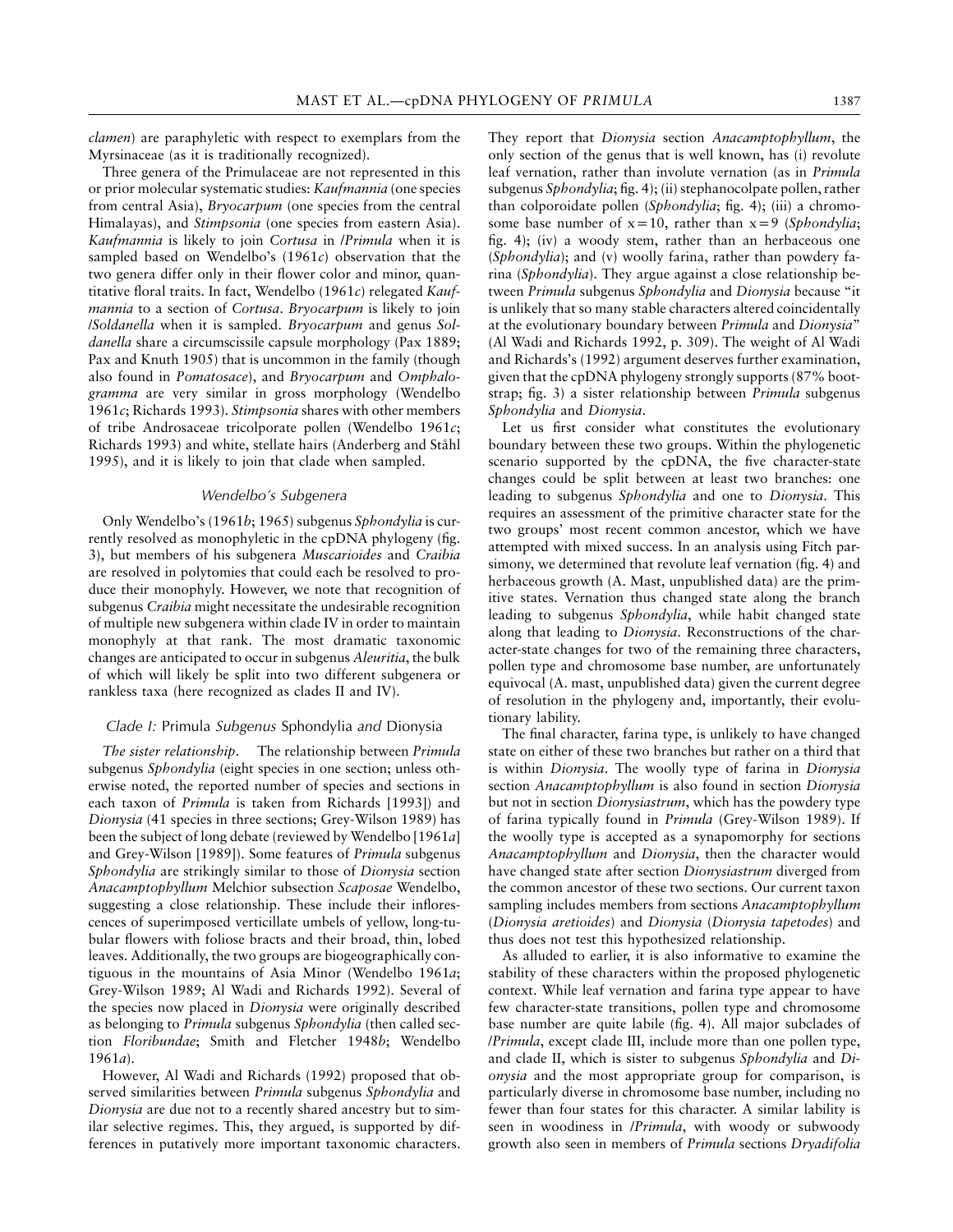

**Fig. 3** Strict consensus of 25,000 shortest trees (the maximum number saved; 1348 steps;  $CI = 0.556$  and  $RI = 0.877$ , excluding uninformative characters) found in maximum parsimony analysis using data from the *trnL* and *rpl16* introns (505 informative characters). Bootstrap values are shown above the branches. Unique INDEL changes are shown with solid bars, and changes that occur in parallel are shown with hollow bars. Coding of INDELs is found in table 2. Richards's (1993) sectional delimitations are indicated with brackets to the right of the species names. Wendelbo's (1961*b*) subgeneric delimitations are indicated with patterned bars to the right of these. Clade names are provided in the two columns at the far right of the figure. /*Sol.* = /*Soldanella*. Family delimitations are according to Källersjö et al. (2000).

(two species), *Cuneifolia* (one species), *Auricula* (one species), and *Bullatae* (one species).

Together, these observations seem to suggest a much higher probability of a close relationship between *Primula* subgenus *Sphondylia* and *Dionysia* than is at first apparent given the differences noticed by Al Wadi and Richards (1992). Shifts in five characters at the evolutionary boundary of the groups are likely distributed along three branches, and three of the stable characters are shown to be quite labile when considered in a phylogenetic context.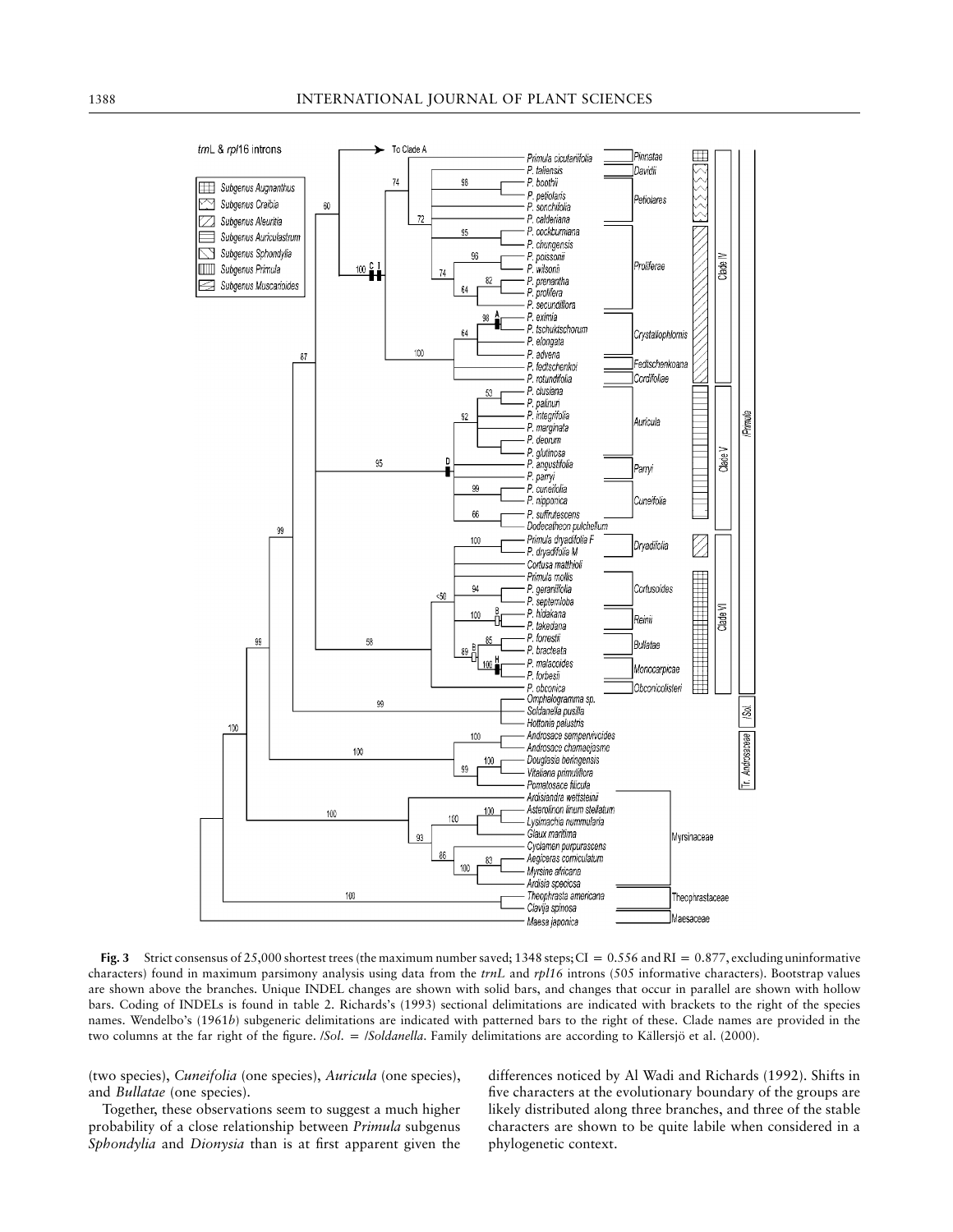

**Fig. 3** (*Continued*)

*Apparent reversal to involute leaf vernation in* Primula *subgenus* Sphondylia. Early monographers of *Primula* (Schott 1851; Pax 1889; Pax and Knuth 1905; Smith and Forrest 1928) noted a dichotomy between those species with involute and those with revolute leaf vernation and considered it to be of fundamental systematic importance. Modern treatments (Wendelbo 1961*b*; Richards 1993), while considering the character to be important, have recognized that involute vernation is likely primitive in the group and thus does not imply monophyly for those species with the condition. Sections with involute vernation include members of subgenera *Sphondylia*

(section *Sphondylia*) and *Auriculastrum* (sections *Auricula*, *Cuneifolia*, and *Parryi*, and possibly section *Amethystina*; see discussion below). While all the members of subgenus *Auriculastrum* show clear morphological and cytological links (each with a chromosome base number of  $x=11$  and thick, remotely dentate or entire leaves), the subgenus differs in morphology and chromosome base number from subgenus *Sphondylia*, which has a chromosome base number of  $x = 9$  and thin, broad, heavily farinose leaves.

If involute vernation is primitive and revolute vernation is derived, one might recognize the latter condition as a syn-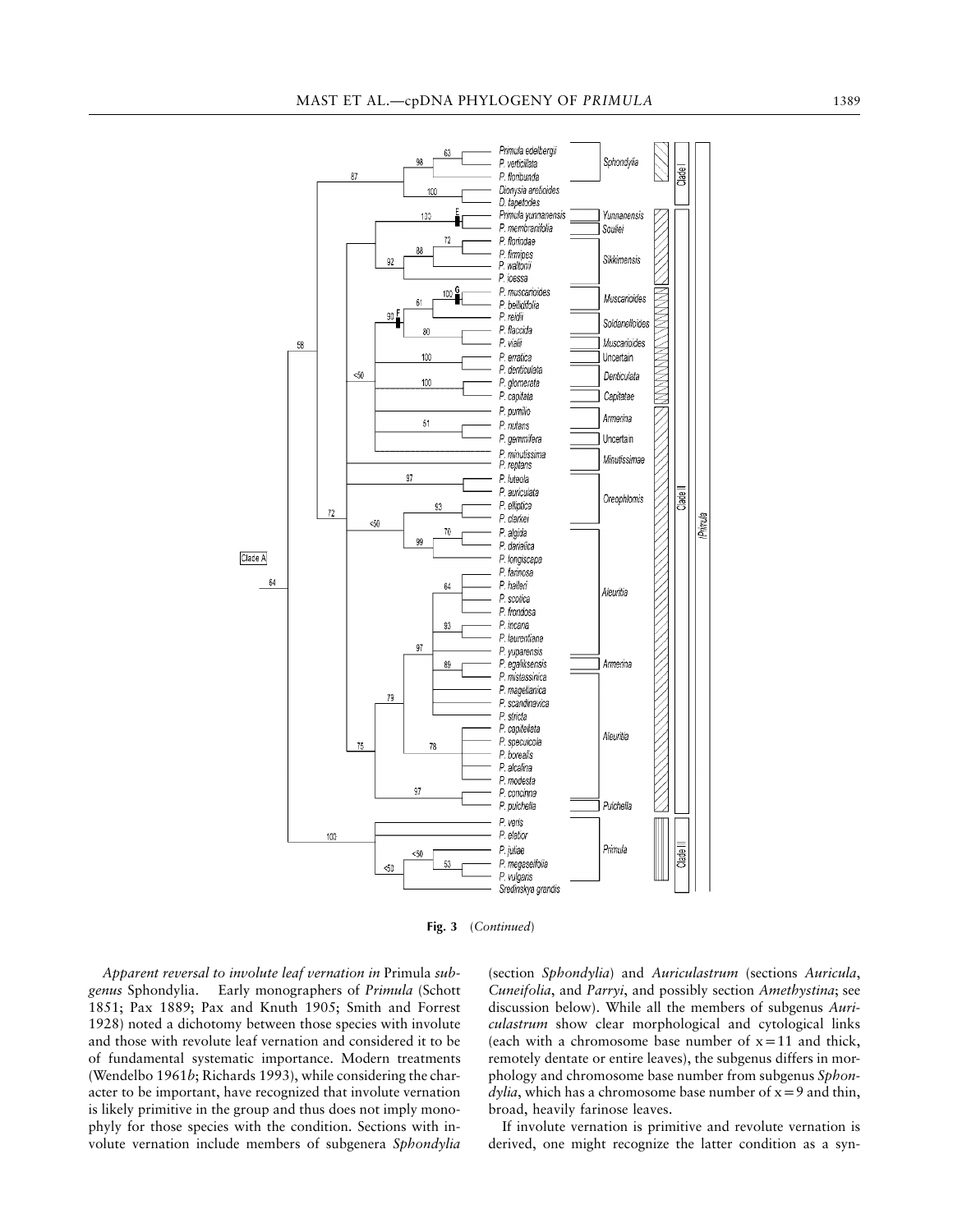

**Fig. 4** Morphological and cytological variation in the group, as distributed on the maximum parsimony results of fig. 3. From left to right, these characters are leaf vernation, pollen type, chromosome base number, and heterostylous/homostylous condition. Character states for these four were determined from the taxonomic (Smith and Forrest 1928; Smith and Fletcher 1941, 1942*a*, 1942*b*, 1942*c*, 1943*a*, 1943*b*, 1944*a*, 1944b, 1946, 1948*a*, 1948*b*, 1950; Wendelbo 1961*a*, 1961*b*, 1961*c*; Fenderson 1986; Halda 1992; Richards 1993; Anderberg and Ståhl 1995) and chromosome (Bruun 1930, 1932; Ornduff 1967, 1968; Moore 1973, 1974, 1977; Goldblatt 1981, 1984, 1985, 1988; Goldblatt and Johnson 1990, 1991, 1994, 1996, 1998) literature. Our coding of leaf vernation in *Primula* subgenus *Sphondylia* as conduplicate is explained in the text. The evolution of vernation type is plotted onto the topology as reconstructed using Fitch parsimony. Reconstruction of the trait is equivocal at the basal trichotomy of /*Primula*, and thus bars are not placed on those branches. If clade VI is sister to the other two, its involute vernation is reconstructed as the plesiomorphic condition (also found in taxa outside of /*Primula*); if this is not the case, then inheritance of a plesiomorphic involute condition or the independent origin of the involute condition in clade V are equally parsimonious.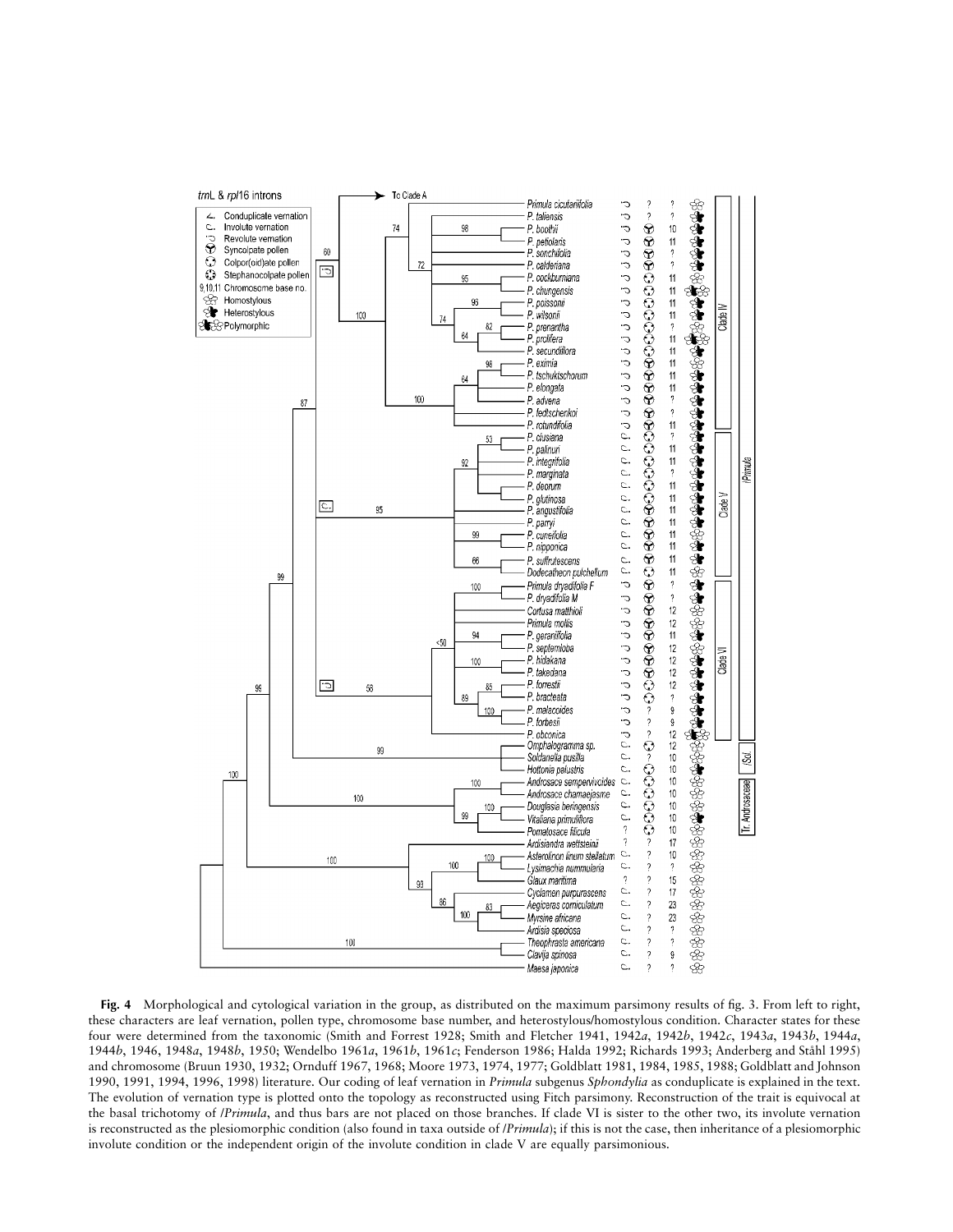

**Fig. 4** (*Continued*)

apomorphy for the remaining members of *Primula* and thus expect them to be monophyletic. However, this is not the case in the cpDNA phylogeny (fig. 3) because subgenus *Sphondylia* is nested in one of the two revolute clades forming the trichotomy with the involute clade V (subgenus *Auriculastrum* and *Dodecatheon*) at the base of /*Primula*. Given this topology, involute vernation in subgenus *Sphondylia* is likely to be independently derived and thus not homologous to the condition in clade V.

This is not the first suggestion of differences between the vernation of subgenera *Sphondylia* and *Auriculastrum*. Observations of significant differences were made first by Watt (1904), who suggested that representatives of subgenus *Sphondylia* actually showed conduplicate vernation, where the leaf surface is folded inward like a book rather than rolled inward as it is in "true" involute vernation. Smith and Forrest (1928) do not cite Watt's (1904) observation but rather lump the two subgenera together in their "Involutae" group, and Watt's distinction seems to have gone unnoticed by most later workers (except Blasdale [1948], who agreed with it). Recent examination of plants in both subgenera by one of us (S. Kelso) supports Watt's (1904) distinction between the early devel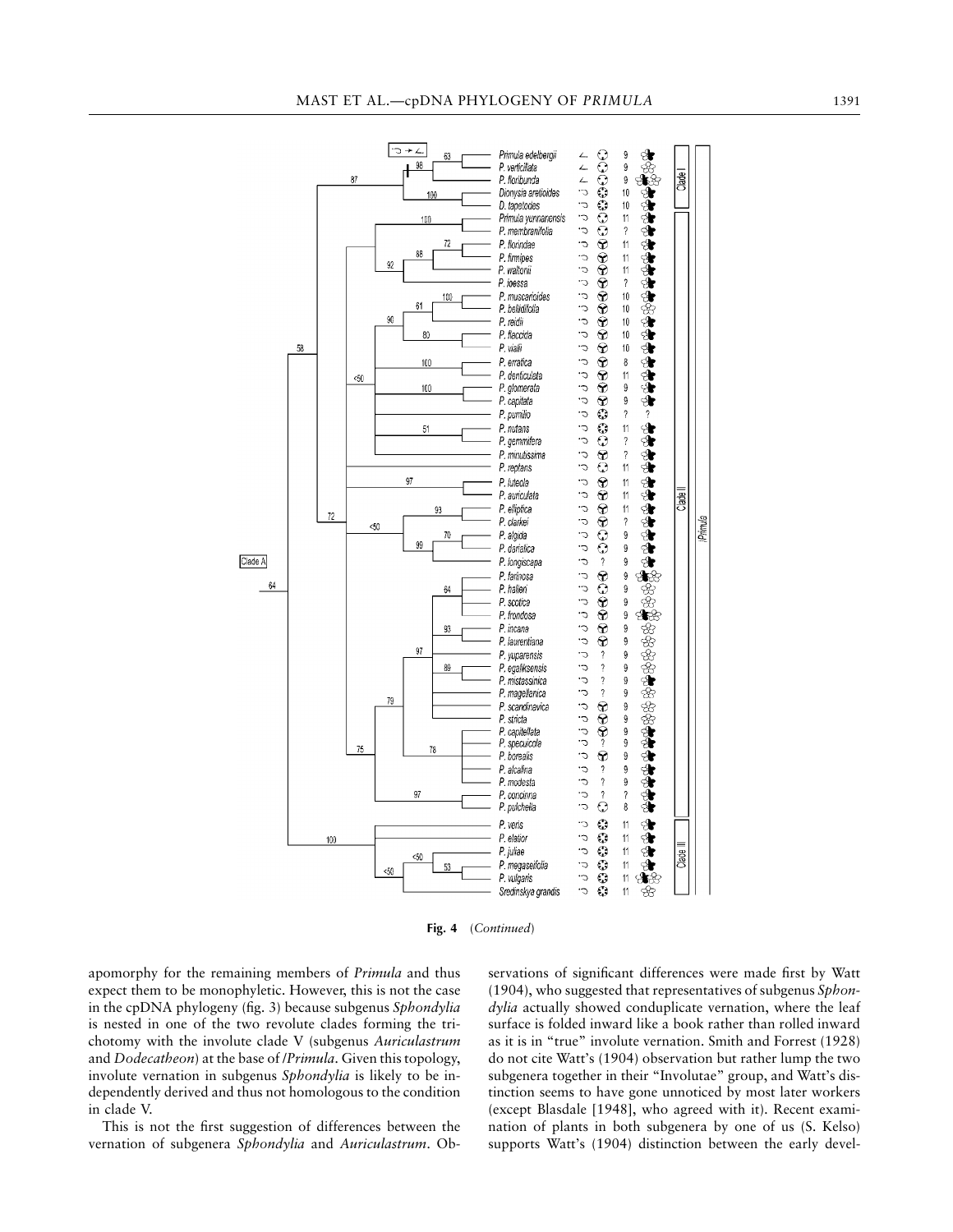opment of the broad, thin leaves of subgenus *Sphondylia* and that of the narrower, fleshy leaves of subgenus *Auriculastrum*. We believe that his observation should join cytology and morphology in distinguishing the two subgenera.

# *Clade II:* Primula *Subgenus* Muscarioides *and Part of Subgenus* Aleuritia

The largest of Wendelbo's (1961*b*) subgenera is *Aleuritia* (15 sections), which Richards (1993) expanded to include all members of Wendelbo's (1961*b*) subgenus *Muscarioides* and some of his subgenus *Craibia* (section *Petiolares* but not sections *Davidii* or *Chartacea*). Subgenus *Aleuritia* is dispersed among three clades in the cpDNA phylogeny (fig. 3). The largest and most diverse of these three is clade II, which also includes all sampled members of Wendelbo's subgenus *Muscarioides* but no representatives of his subgenus *Craibia*.

The 12 sections in clade II (159 species in total) (estimates of clade size assume that all species of sections that are represented in the clade are part of that clade; species of sections not currently represented in the study are not part of this calculation) are considerably diverse, as noted above in the case of pollen type and chromosome base number (fig. 4). We are unable to suggest a unique morphological synapomorphy for the group with our present understanding of the 12 sections. The small section *Glabra* (two species), one of the two sections of subgenus *Aleuritia* not represented in this study, strongly resembles section *Armerina* in having efarinose, spoon-shaped leaves, although it differs in having a chromosome base number of  $x=8$ , rather than  $x=10$  or 11, and syncolpate, rather than stephanocolpate, pollen (Richards 1993). We expect section *Glabra* to join clade II when it is sampled.

Seven of Richards's (1993) 12 sections in clade II are not monophyletic with the current character and taxon sampling (fig. 3). These are sections *Muscarioides*, *Soldanelloides*, *Denticulata*, *Armerina*, *Aleuritia*, *Minutissimae*, and *Oreophlomis*. We will briefly consider the first five of these sections in turn. Branches disrupting the monophyly of sections *Minutissimae* and *Oreophlomis* are poorly supported (<50% bootstrap), and we await more robust results before commenting on these sections.

Members of section *Muscarioides* are interdigitated with members of section *Soldanelloides*. The two sections uniquely share a chromosome base number of  $x=10$  (fig. 4; Bruun 1930) and the presence of articulated hairs (Wendelbo 1961*b*) within clade II. They are also involved in one of two putative intersectional hybrids in the genus, that between *Primula vialii* (section *Muscarioides*) and *Primula flaccida* (section *Soldanelloides*). This evidence led Richards (1993) to consider lumping the sections together—a proposal supported by the cpDNA phylogeny (fig. 3).

The two representatives of section *Denticulata* are each sister to an extrasectional taxon (fig. 3): *Primula denticulata* to the unplaced *Primula erratica* of Richards (1993) and *Primula glomerata* to Richards's monotypic section *Capitatae*. Richards (1993) noticed similarities between section *Denticulata* and *P. erratica* and removed the latter from section *Aleuritia*, where it was traditionally placed. However, rather than placing it in section *Denticulata*, he left it unplaced because of its difference in chromosome base number (fig. 4). The cpDNA phylogeny (fig. 3) offers preliminary support for the placement of *P. erratica* in section *Denticulata* given its sister relationship with *P. denticulata*, the type species for that section.

Chromosome base number similarly played a critical role in Richards's (1993) decision that *P. glomerata* (2n=44; Bruun 1930, using the synonym *Primula crispa*) is more closely related to section *Denticulata* (x=11) than to section *Capitatae*  $(x=9)$ . However, in this case, incongruence arises between chromosome counts for *P. glomerata* because a later count of  $2n = 18$  (Kress 1969), which was not considered by Richards (1993), is consistent with the close relationship reported here (fig. 4). This close relationship was suspected by Smith and Fletcher (1944*b*), who placed *P. glomerata* in section *Capitatae* despite Bruun's (1930) count. Treatment of *P. glomerata* as a member of section *Capitatae* is supported by the cpDNA phylogeny (fig. 3).

One of the three sampled members of section *Armerina*, *Primula nutans*, is sister to the unplaced species *Primula gemmifera* of Richards (1993), while a second, *Primula pumilio*, is part of a polytomy with these two and might be resolved as sister to them with further character sampling. Richards (1993) recognized a similarity between the rhizomatous growth forms of *P. gemmifera* and section *Armerina*, removing the former from its traditional position in section *Aleuritia* (Smith and Fletcher 1943*a*) but leaving it unplaced. Inclusion of *P. gemmifera* in section *Armerina* is supported by the cpDNA phylogeny (fig. 3).

The third member of section *Armerina*, *Primula egaliksensis*, is hypothesized to be the product of an intersectional hybridization between *P. nutans* (section *Armerina*) and *Primula mistassinica* (section *Aleuritia*) based on cytology and the morphology of pollen, glands, and vegetative parts (Kelso 1991). If this origin of *P. egaliksensis* is accepted, its position in the cpDNA tree (fig. 3) strongly supports the maternal contribution of *P. mistassinica* to it. Current work by our group on nuclear data sets for the genus will further test the origins of this putative allopolyploid.

## *Clade III:* Primula *Subgenus* Primula *and* Sredinskya

Clade III contains *Primula* subgenus *Primula* (six species in one section) and the monotypic genus *Sredinskya*. These two groups have in common a chromosome base number of  $x=11$ and stephanocolpate pollen—a type unusual in the genus (fig. 4). Most recent authors (Wendelbo 1961*b*; Fenderson 1986; Richards 1993) have recognized the similarity of *Sredinskya* to subgenus *Primula* but have maintained it as a separate genus. However, Halda (1992) recognized it as a member of genus *Primula* and placed it in its own subgenus (subgenus *Sredinskya*). *Sredinskya* differs from members of subgenus *Primula* as a homostyle (fig. 4; though some populations of *Primula vulgaris* are also homostylous) with erect petal lobes and a very long style that is exserted beyond the corolla.

Richards's (1993) section *Primula* is composed of species that other recent treatments (Wendelbo 1961*b*; Fenderson 1986; Halda 1992) split into three different sections: *Megaseifolia* Balf. f. (*Primula megaseifolia* and *Primula renifolia* Volg.), *Julia* Fed. & Los. (*Primula juliae*), and *Primula* (the remaining species). In accepting an expanded section *Primula*,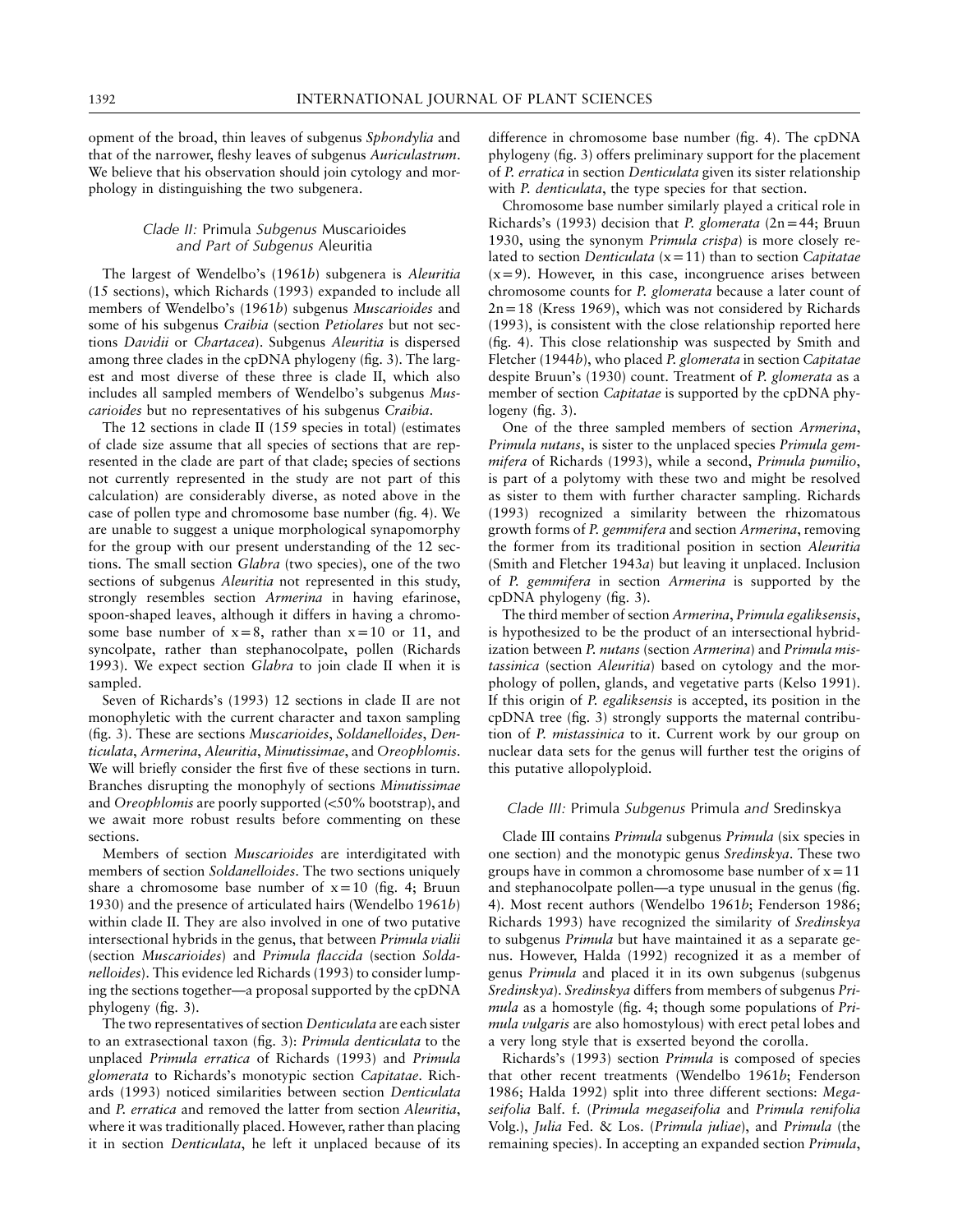Richards treated the group as had Smith and Fletcher (1948*a*) based on calyx and corolla similarities, the shared presence of articulated hairs, and cytology (Bruun 1930, 1932). The cpDNA phylogeny offers weak support for an expanded section *Primula* (fig. 3) because representatives of sections *Megaseifolia* and *Julia* are nested in the clade of section *Primula* s.str., though the bootstrap support of branches placing them there is 53% and lower.

# *Clade IV:* Primula *Subgenus* Craibia *and Part of Subgenus* Aleuritia

Clade IV contains a majority of the remaining members of Wendelbo's (1961*b*) subgenus *Aleuritia*, as well as his subgenus *Craibia* and section *Pinnatae* of subgenus *Auganthus*. Each of the sections sampled in clade IV is either resolved as monophyletic or its representatives are involved in the same polytomy and could be resolved as monophyletic with additional character sampling. Together, the seven represented sections contain 119 species.

Members of this clade, with the exception of *Primula boothii*  $(2n=20;$  Richards 1993), have in common a chromosome base number of  $x=11$  (fig. 4). However, reconstruction of chromosome base number on the cpDNA phylogeny (A. Mast, unpublished data) indicates that this is the primitive condition for the clade and thus not a synapomorphy. As discussed in the section on clade V, membership in this clade of the unrepresented section *Amethystina*  $(x=11)$  is possible but uncertain at this time.

Members of section *Pinnatae* (four species from eastern China) are poorly known but have been maintained in subgenus *Auganthus* by all recent treatments (Wendelbo 1961*b*; Fenderson 1986; Halda 1992; Richards 1993). Richards (1993) based his placement of the section on its similarity to other members of subgenus *Auganthus* in inflorescence characters and their shared presence of multicellular hairs and absence of farina. Based on pollen observations, Wendelbo (1961*b*) suggested that the section might be better placed in subgenus *Aleuritia*, but he did not have enough confidence in the similarities to make the change. The chromosome base number of the section is unknown (Richards 1993), but a count of  $x=11$  would also support its placement in this clade over subgenus *Auganthus*, which typically has a chromosome base number of  $x=12$ .

## *Clade V:* Primula *Subgenus* Auriculastrum *and* Dodecatheon

Clade V is composed of *Primula* subgenus *Auriculastrum* (30 species) and *Dodecatheon* (ca. 14 species; Thompson 1953). *Dodecatheon* shares with the subgenus involute vernation (fig. 4) and a chromosome base number of  $x=11$  (fig. 4), and it is viewed as closely related to the subgenus by recent authors (Thompson 1953; Wendelbo 1961*c*; Richards 1993). However, *Dodecatheon* differs from *Primula* in traits apparently related to its buzz pollination, including its reflexed petals, filaments more or less united into a tube, thick connectives, and poricidal anthers (Wendelbo 1961*c*; Harder and Barclay 1994). Heterostyly appears to have been lost in *Dodecatheon* (fig. 4; based on an unpublished reconstruction by A. Mast using Fitch parsimony)—a change that is consistent with the shift to less precise placement of pollen on the pollinator.

The sister relationship between the North American genus *Dodecatheon* and *Primula suffrutescens* is unexpected, for *Dodecatheon* is more similar to *Primula* section *Parryi*. *Primula suffrutescens*, a member of section *Cuneifolia*, does occur in California, near the Pacific Northwest center of greatest diversity in *Dodecatheon* (Thompson 1953). However, the range of the western North American section *Parryi* (six spp.) is also found nearby, and it shares with *Dodecatheon* broadly cylindrical capsules and somewhat fleshy and lanceolate leaves (Richards 1993). Thompson (1953, p. 75) noted that *Dodecatheon jeffreyi* and *Primula parryi* are "virtually indistinguishable when the corollas and inserted anthers are removed," and one of us (S. Kelso) has observed that misidentifications are common on herbarium sheets with material in the fruiting condition. The habitat of *P. parryi*, along wet, subalpine stream banks, is also similar to that of *Dodecatheon*. One of us (D. M. S. Feller) is currently reexamining morphological similarities of these species to *Dodecatheon*, and finer-scale molecular systematic studies of *Dodecatheon* are currently underway by A. R. Mast, D. M. S. Feller, and E. Conti.

A wide geographical disjunction is seen in clade V between the principally western North American *Primula* sections *Parryi* and *Cuneifolia* (also distributed in Japan) and *Dodecatheon* (also in Siberia) and the European *Primula* section *Auricula* that could be bridged by the enigmatic *Primula* section *Amethystina* (Himalayas). Modern treatments (Wendelbo 1961*b*; Fenderson 1986; Halda 1992; Richards 1993) placed section *Amethystina* in subgenus *Aleuritia*, but as pointed out by Smith and Fletcher (1942*b*), its thick, toothed leaves and globose capsules are also strongly suggestive of sections *Cuneifolia* and *Auricula*. As discussed above, the vernation of subgenus *Auriculastrum* is uniquely involute in *Primula*, and leaf vernation could provide support for or against inclusion of section *Amethystina* in it.

Unfortunately, published observations of leaf vernation in section *Amethystina* are conflicting and thus inconclusive. Smith and Fletcher believed section *Amethystina* to have involute vernation based on observations by Cooper (in Smith and Fletcher 1942*b*, p. 209), but they later modified that view based on their own observations of revolute vernation in cultivated specimens of *Primula valentiniana* Hand.-Mazz., *Primula kingii* Watt, and *Primula dickieana* Watt (Smith and Fletcher 1950). Sketches by J. Haldova in Halda (1992) of *Primula amethystina* Franchet, *Primula faberi* Oliver, and *P. kingii* suggest involute vernation for those species. Richards (1993) accepted revolute vernation as the condition of the section, but Wendelbo (1961*b*) suggested that observations of both vernation types might be correct and that the section is thus polymorphic for the character. Clearly, this character state, and the possibly important biogeographic position of section *Amethystina* in clade V, must remain equivocal without further sampling.

## *Clade VI:* Primula *Subgenus* Auganthus *and* Cortusa

Clade VI is composed of five of nine sections of *Primula* subgenus *Auganthus*, *Primula* section *Dryadifolia* (five species) of subgenus *Aleuritia*, and *Cortusa* (one to a few species ac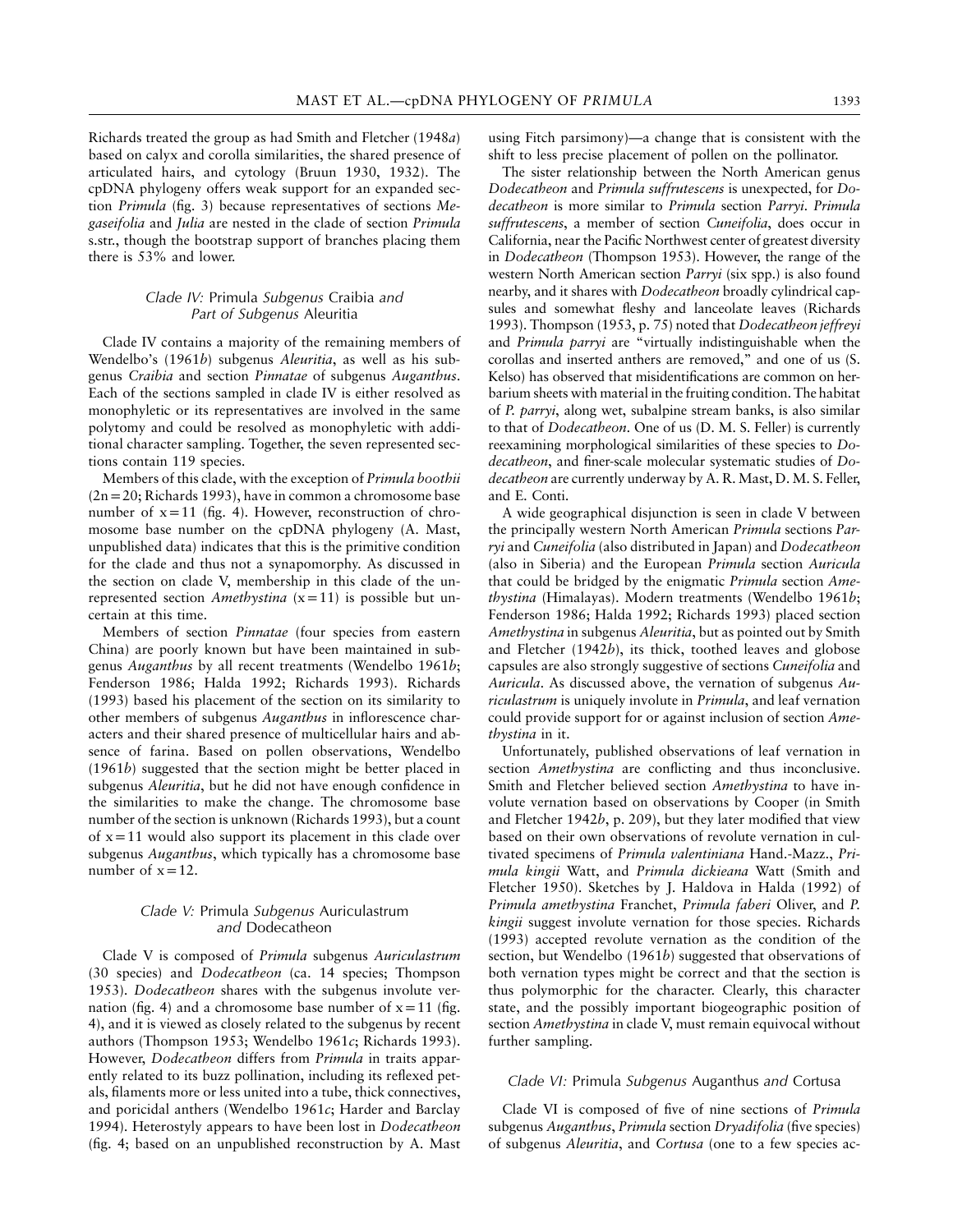cording to Richards [1993]). Each of the five sections (constituting 65 species) of subgenus *Auganthus* is resolved as monophyletic or its representatives are involved in the same polytomy and could be resolved as monophyletic with additional character sampling. *Cortusa* shares with most sections of subgenus *Auganthus* a chromosome base number of  $x=12$ (fig. 4), which is otherwise unknown in *Primula* (Richards 1993), as well as revolute vernation (fig. 4), articulated hairs, and lobed leaves (Wendelbo 1961*b*, 1961*c*). However, it differs from *Primula* in having a fused anther ring (Richards 1993).

The cytology of section *Dryadifolia* is unknown but would strongly support its placement in this clade if it shares the unusual chromosome base number of  $x=12$ . Richards (1993) suggested that section *Dryadifolia* might be closely related to section *Bullatae* of subgenus *Auganthus* based on their similarly woody, cushion-forming, rhizomatous growth forms. Oddly, these two sections are not sister in the cpDNA phylogeny, but instead, section *Bullatae* is sister to the short-lived and monocarpic section *Monocarpicae* (fig. 3).

Of the three unrepresented sections of subgenus *Auganthus*, sections *Auganthus* (two species from north-central China) and *Pycnoloba* (one species from south-central China) are known to have a chromosome base number of  $x=12$ , whereas the cytology of section *Malvacea* (five species from south-central China) is unknown. Based on their chromosome number, we expect sections *Auganthus* and *Pycnoloba* to become members of this clade when they are sampled. Richards (1993) contended that section *Malvacea* is typical of subgenus *Auganthus*, but strong support of its membership depends on future cytological or molecular study.

# **Conclusions**

In summary, our cpDNA phylogeny demonstrates that four genera (*Dionysia*, *Sredinskya*, *Dodecatheon*, and *Cortusa*) are descendants of the most recent common ancestor of sampled members of *Primula*, whereas three genera also thought to share this distinction (*Omphalogramma*, *Soldanella*, and *Hottonia*) diverged prior to that most recent common ancestor. In

recognition of these results, we define two rankless names for these sister lineages: /*Primula* and /*Soldanella*. The cpDNA results further demonstrate that a number of new subgeneric and sectional delimitations will be necessary, with the most dramatic changes expected in Wendelbo's (1961*b*) subgenus *Aleuritia*. Finally, several characters traditionally viewed as slowly evolving and thus of systematic value (e.g., pollen exine morphology and chromosome base number in the debate over the relationship of *Dionysia* and *Primula* subgenus *Sphondylia*) prove to be quite labile in the context of the cpDNA phylogeny. On the other hand, leaf vernation type (involute, revolute, or conduplicate) proves to be stable in that context. In fact, based on the derived nature of revolute leaf vernation (fig. 4), we predict that further character sampling will resolve the basal trichotomy of /*Primula* with the involute clade V sister to the two revolute clades.

Future sampling of one or more nuclear linkage partitions will be particularly important for a more complete view of the organismal phylogeny (as suggested by Rieseberg and Soltis 1991; Rieseberg and Brunsfeld 1992) prior to taxonomic revisions. Members of six sections are known to hybridize in the wild (compiled from Richards 1993), though only two intersectional hybrids have been suggested (each discussed above). A sampling of single- or low-copy nuclear DNA regions is currently underway by the authors.

## **Acknowledgments**

We thank the many collectors and botanical gardens that generously contributed material for this research and whose names are listed in the appendix. Special thanks is extended to Nikola Repke and Regula Hauser, who collected material for us at private and public gardens in Scotland and northern England in the spring of 2000. We gratefully acknowledge the initial encouragement for this study by Peter Raven. Robert Kuzoff and Sean Graham made helpful comments on the manuscript. This project was funded by the Swiss National Fund grant 3100-061674.00/1 to E. Conti.

## **Appendix**

#### **Table A1**

## **Collection Data**

|                                   |                                                                                         | GenBank accession number |                |
|-----------------------------------|-----------------------------------------------------------------------------------------|--------------------------|----------------|
| Taxon                             | Voucher or source                                                                       | trnL intron              | $rpl16$ intron |
| Subgenus Sphondylia (Duby) Rupr.: |                                                                                         |                          |                |
| Section Sphondylia:               |                                                                                         |                          |                |
| Primula verticillata Forsskal     | Cultivated by A. J. Richards; wild collection<br>in Yemen; photo-vouchered              | AF402335                 | AF402453       |
| P. edelbergii O. Schwarz          | Cultivated by A. J. Richards; ex Göteborg<br>Botanic Garden; photo-vouchered            | AF402334                 | AF402452       |
| P. floribunda Wallich             | Cultivated by A. J. Richards; ex Royal<br>Botanic Garden Edinburgh; photo-<br>vouchered | AF402336                 | AF402454       |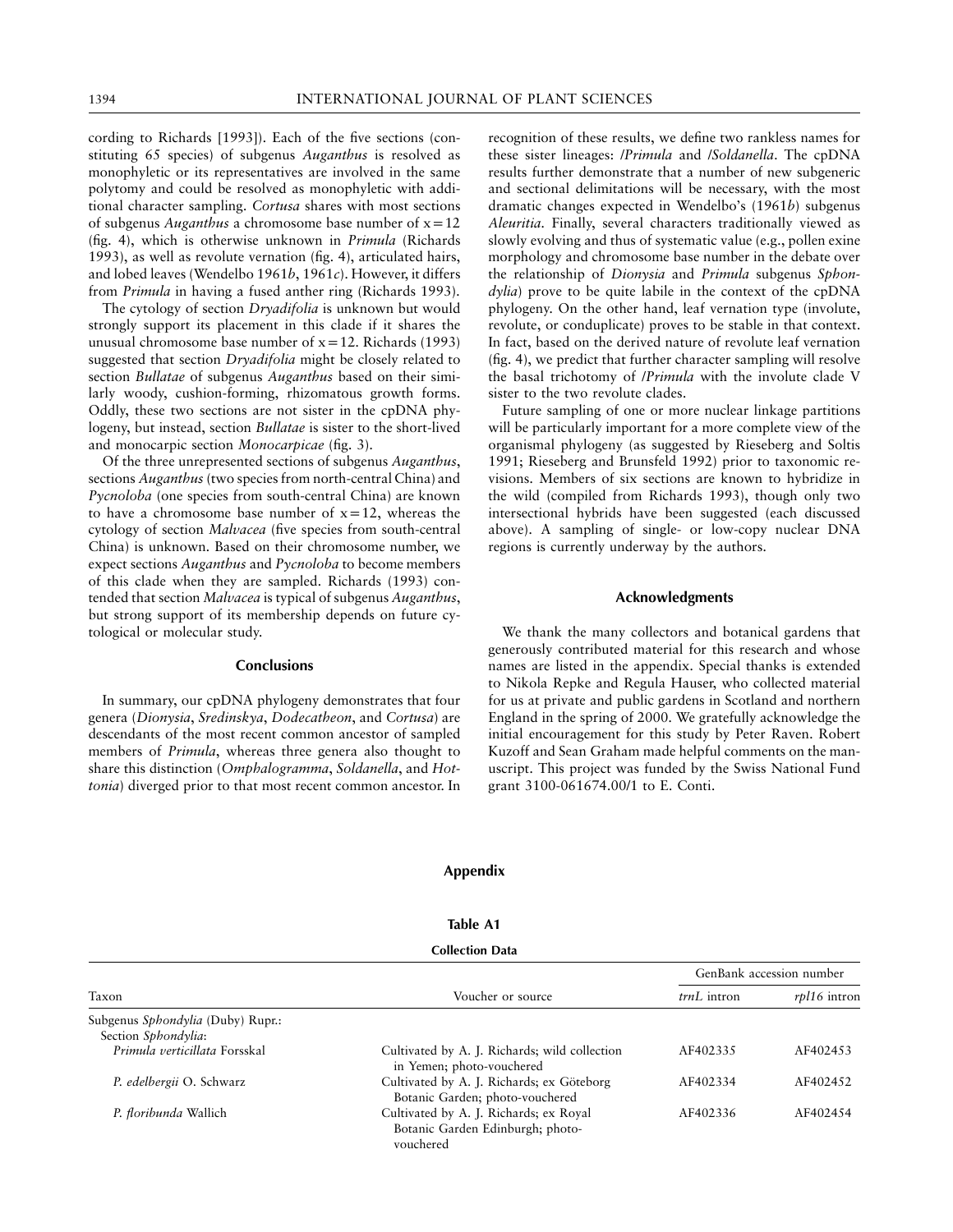| Table A1 |  |
|----------|--|
|          |  |

**(***Continued***)**

|                                                                                   |                                                                             |             | GenBank accession number |
|-----------------------------------------------------------------------------------|-----------------------------------------------------------------------------|-------------|--------------------------|
| Taxon                                                                             | Voucher or source                                                           | trnL intron | $rpl16$ intron           |
| Subgenus Auriculastrum Schott:                                                    |                                                                             |             |                          |
| Section Auricula Duby:                                                            |                                                                             |             |                          |
| P. palinuri Petagna                                                               | A. Anderberg SU-S-00.96.2 (S)                                               | AF402412    | AF402532                 |
| P. clusiana Tausch.                                                               | Cultivated by R. McBeath                                                    | AF402408    | AF402528                 |
| P. marginata Curtis                                                               | A. R. Mast 424 (Z)                                                          | AF402410    | AF402530                 |
| P. glutinosa Wulfen in Jacq.                                                      | Cultivated by Tromsø Botanic Garden (acc.<br>$95 - 598.1$                   | AF402413    | AF402533                 |
| P. deorum Velen.                                                                  | Cultivated by P. Eveleigh; wild collection in<br>Bulgaria                   | AF402411    | AF402531                 |
| P. integrifolia L.                                                                | Cultivated by R. McBeath                                                    | AF402409    | AF402529                 |
| Section Cuneifolia Balf.:                                                         |                                                                             |             |                          |
| P. cuneifolia Ledeb.                                                              | C. Parker 6956 (ALA)                                                        | AF402414    | AF402534                 |
| P. suffrutescens A. Gray                                                          | Cultivated by Keith Lever; photo-vouchered                                  | AF402418    | AF402538                 |
| P. nipponica Yatabe                                                               | Cultivated by Ian Scott; ex J. Sutherland                                   | AF402415    | AF402535                 |
| Section Parryi W. W. Smith ex Wendelbo:                                           |                                                                             |             |                          |
|                                                                                   |                                                                             |             |                          |
| P. parryi A. Gray                                                                 | Cultivated by R. McBeath; wild seed<br>collection                           | AF402417    | AF402537                 |
| P. angustifolia Torrey                                                            | T. Kelso s.n. (COCO)                                                        | AF402416    | AF402536                 |
| Subgenus Primula:                                                                 |                                                                             |             |                          |
| Section Primula:                                                                  |                                                                             |             |                          |
| P. veris L. ssp. veris                                                            | A. R. Mast 423 (Z)                                                          | AF402383    | AF402503                 |
| P. elatior (L.) Hill                                                              | A. R. Mast 425 (Z)                                                          | AF402384    | AF402504                 |
| P. vulgaris Hudson                                                                | A. R. Mast 421 (Z)                                                          | AF402386    | AF402506                 |
| P. megaseifolia Boiss. & Bal.                                                     | Cultivated by J. Mattingley; photo-<br>vouchered                            | AF402387    | AF402507                 |
| P. juliae Kusnetsow                                                               | A. R. Mast 420 (Z)                                                          | AF402388    | AF402508                 |
| Subgenus Auganthus (Link) Wendelbo:                                               |                                                                             |             |                          |
| Section Auganthus (Link) Pax ex Balf. f.<br>Section Monocarpicae Franchet ex Pax: | Unrepresented                                                               |             |                          |
| P. malacoides Franchet                                                            |                                                                             | AF402421    | AF402541                 |
|                                                                                   | Cultivated by Zürich Stadtgärtnerei                                         |             |                          |
| P. forbesii Franchet                                                              | Y.-M. Yuan s.n. $(Z)$                                                       | AF402420    | AF402540                 |
| Section Obconicolisteri Balf. f.:                                                 |                                                                             |             |                          |
| P. obconica Hance                                                                 | Cultivated by Zürich Stadtgärtnerei                                         | AF402422    | AF402542                 |
| Section Malvacea Balf. f.                                                         | Unrepresented                                                               |             |                          |
| Section Pycnoloba Balf. f.                                                        | Unrepresented                                                               |             |                          |
| Section Pinnatae Knuth:                                                           |                                                                             |             |                          |
| P. cicutariifolia Pax                                                             | Luo $609$ (MO)                                                              | AF402389    | AF402509                 |
| Section Reinii Balf. f.:                                                          |                                                                             |             |                          |
| P. takedana Tatew.                                                                | Cultivated by J. Mattingley; photo-<br>vouchered                            | AF402423    | AF402543                 |
| P. hidakana Miyabe & Kudo<br>Section Cortusoides Balf. f.:                        | Cultivated by K. Lever; ex J. Sutherland                                    | AF402424    | AF402544                 |
| P. mollis Nutt.                                                                   | Cultivated by A. J. Richards; ex Glasgow<br>Botanic Garden; photo-vouchered | AF402427    | AF402547                 |
| P. geraniifolia Hook. f.                                                          | Cultivated by I. Scott; wild collection;<br>photo-vouchered                 | AF402426    | AF402546                 |
| P. septemloba Franchet                                                            | Cultivated by K. Lever; ex J. Mattingley                                    | AF402425    | AF402545                 |
| Section Bullatae Pax:                                                             |                                                                             |             |                          |
| P. forrestii Balf. f.                                                             | Cultivated by A. J. Richards; wild collection<br>in Yunnan; photo-vouchered | AF402430    | AF402549                 |
| P. bracteata Franchet                                                             | Cultivated by A. J. Richards; wild collection<br>in Yunnan; photo-vouchered | AF402429    | AF402548                 |
| Subgenus Carolinella (Helmsley) Wendelbo:                                         |                                                                             |             |                          |
| Section Carolinella (Helmsley) Pax                                                | Unrepresented                                                               |             |                          |
| Unplaced sections:                                                                |                                                                             |             |                          |
|                                                                                   |                                                                             |             |                          |
| Section Chartacea Balf. f.<br>Section Davidii Balf. f.:                           | Unrepresented                                                               |             |                          |
| P. taliensis Forrest                                                              | Cultivated by I. Scott; ex J. Mattingley;<br>photo-vouchered                | AF402390    | AF402510                 |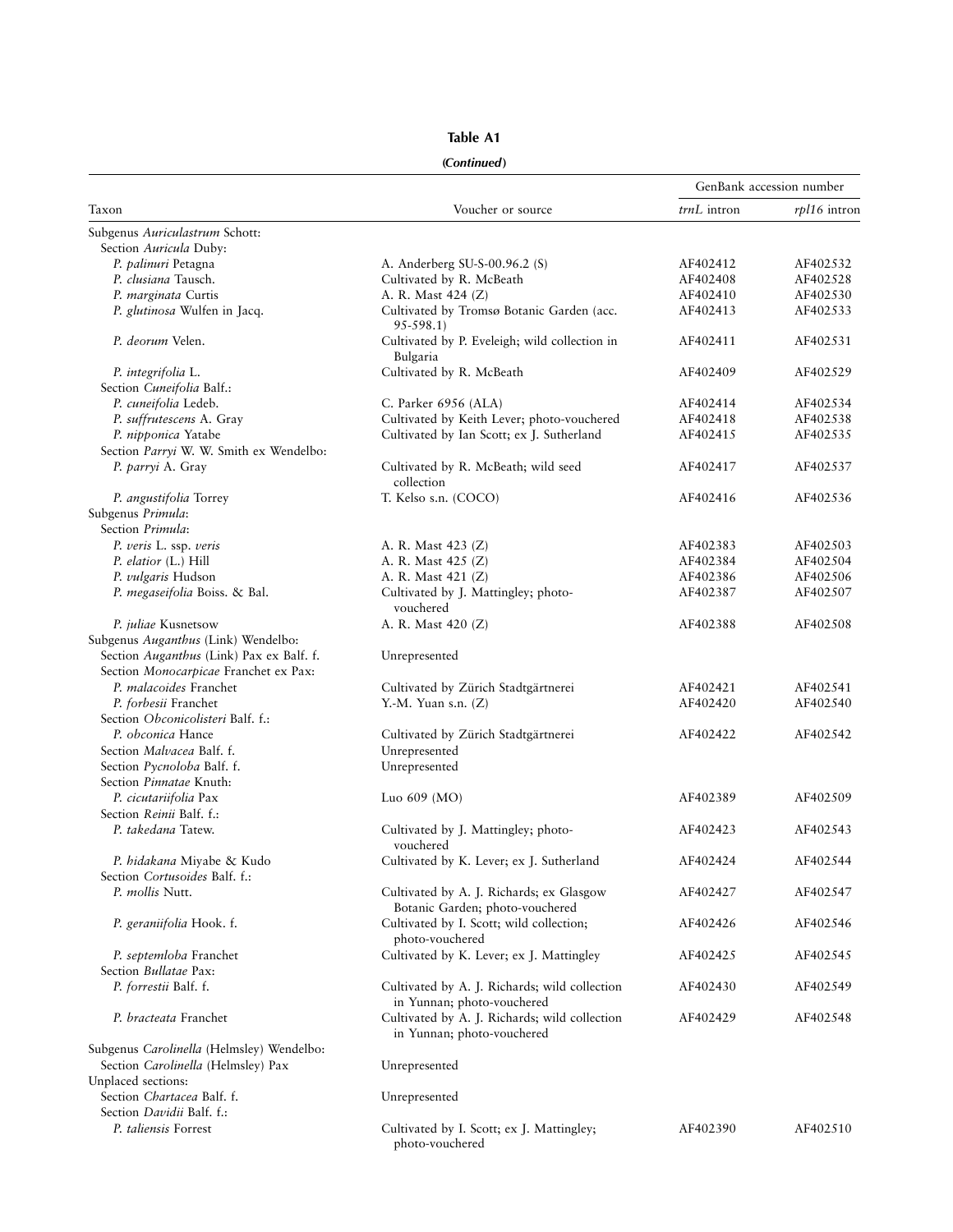| <b>Table A1</b> |  |  |  |
|-----------------|--|--|--|
|-----------------|--|--|--|

**(***Continued***)**

|                                                     |                                                                              |             | GenBank accession number |
|-----------------------------------------------------|------------------------------------------------------------------------------|-------------|--------------------------|
| Taxon                                               | Voucher or source                                                            | trnL intron | <i>rpl16</i> intron      |
| Subgenus Aleuritia (Duby) Wendelbo:                 |                                                                              |             |                          |
| Section Petiolares Pax:                             |                                                                              |             |                          |
| P. petiolaris Wallich in Roxburgh                   | Cultivated by K. Lever                                                       | AF402392    | AF402512                 |
| P. boothii Craib l.c. ssp. autumnalis               |                                                                              |             |                          |
| A. J. Richards                                      | Cultivated by K. Lever, ex Ness                                              | AF402391    | AF402511                 |
| P. sonchifolia Franchet                             | Cultivated by J. Mattingley; photo-<br>vouchered                             | AF402393    | AF402513                 |
| P. calderiana Balf. f. & Cooper                     | Cultivated by I. Scott; ex H. & M. Taylor;<br>photo-vouchered                | AF402394    | AF402514                 |
| Section Crystallophlomis (Rupr.) Federov:           |                                                                              |             |                          |
| P. elongata Watt                                    | B. Dickore 10877 (GOET)                                                      | AF402404    | AF402524                 |
| P. tschuktschorum Kjellman                          | D. Murray and R. Lipkin 12280 (ALA)                                          | AF402403    | AF402523                 |
| P. eximia Greene                                    | C. Parker 6961 (ALA)                                                         | AF402402    | AF402522                 |
| P. advena Smith                                     | B. Dickore 9071 (GOET)                                                       | AF402405    | AF402525                 |
| Section Cordifoliae Pax:                            |                                                                              |             |                          |
| P. rotundifolia Wallich                             | Cultivated by R. McBeath                                                     | AF402407    | AF402527                 |
| Section Amethystina Balf. f.                        | Unrepresented                                                                |             |                          |
|                                                     |                                                                              |             |                          |
| Section Proliferae Pax:                             |                                                                              |             |                          |
| P. prolifera Wallich                                | Cultivated by R. McBeath                                                     | AF402401    | AF402521                 |
| P. chungensis Balf. f. & Ward                       | Cultivated by J. Mattingley; photo-<br>vouchered                             | AF402396    | AF402516                 |
| P. cockburniana Hemsl.                              | Cultivated by Tromsø Botanic Garden (acc.<br>$91-130$                        | AF402395    | AF402515                 |
| P. prenantha Balf. f. & Smith                       | Cultivated by K. Lever; ex J. Mattingley;<br>photo-vouchered                 | AF402399    | AF402519                 |
| P. poissonii Franchet                               | Cultivated by K. Lever                                                       | AF402397    | AF402517                 |
| P. wilsonii Dunn                                    | Cultivated by R. McBeath                                                     | AF402398    | AF402518                 |
| P. secundiflora Franchet                            | Cultivated by Tromsø Botanic Garden (acc.<br>$92 - 1051$                     | AF402400    | AF402520                 |
| Section Sikkimensis Balf. f.:                       |                                                                              |             |                          |
| P. florindae Ward                                   | Cultivated by Tromsø Botanic Garden (acc.<br>$92 - 1063$                     | AF402379    | AF402499                 |
| P. waltonii Watt ex. Balf. f.                       | Cultivated by Tromsø Botanic Garden (acc.<br>92-1072)                        | AF402380    | AF402500                 |
| P. ioessa Smith                                     | Cultivated by Tromsø Botanic Garden (acc.<br>$92 - 1052$                     | AF402381    | AF402501                 |
| P. firmipes Balf. f.                                | Cultivated by Tromsø Botanic Garden (acc.<br>$92 - 182$                      | AF402382    | AF402502                 |
| Section Oreophlomis (Ruprecht) Federov:             |                                                                              |             |                          |
| P. auriculata Lam.                                  | Cultivated by R. McBeath; wild collection<br>in Georgia; photo-vouchered     | AF402344    | AF402462                 |
| P. clarkei Watt                                     | Cultivated by I. Scott; photo-vouchered                                      | AF402342    | AF402460                 |
|                                                     |                                                                              |             |                          |
| P. elliptica Royle                                  | Cultivated by F. Carrie; wild collection in<br>Kashmir; photo-vouchered      | AF402341    | AF402459                 |
| P. luteola Rupr.                                    | M. Davlianidze & G. Azabuli s.n. (Z)                                         | AF402343    | AF402461                 |
| Section Fedtschenkoana Wendelbo<br>in Rechinger:    |                                                                              |             |                          |
| P. fedtschenkoi Regel                               | Cultivated by A. J. Richards; ex Göteborg<br>Botanic Garden; photo-vouchered | AF402406    | AF402526                 |
| Section Armerina Lindley:                           |                                                                              |             |                          |
| P. nutans Georgi                                    | C. Parker 6966 (ALA)                                                         | AF402374    | AF402494                 |
| P. egaliksensis Wormsk. in Hornem.                  | T. Kelso 00-150 (COCO)                                                       | AF402363    | AF402481                 |
| P. pumilio Maxim.                                   | B. Dickore 9496 (GOET)                                                       | AF402373    | AF402493                 |
| Section Glabra (Smith & Fletcher)<br>A. J. Richards | Unrepresented                                                                |             |                          |
| Section Yunnanensis Balf. f.:                       |                                                                              |             |                          |
| P. yunnanensis Franchet                             | Y.-M. Yuan s.n. $(Z)$                                                        | AF402339    | AF402457                 |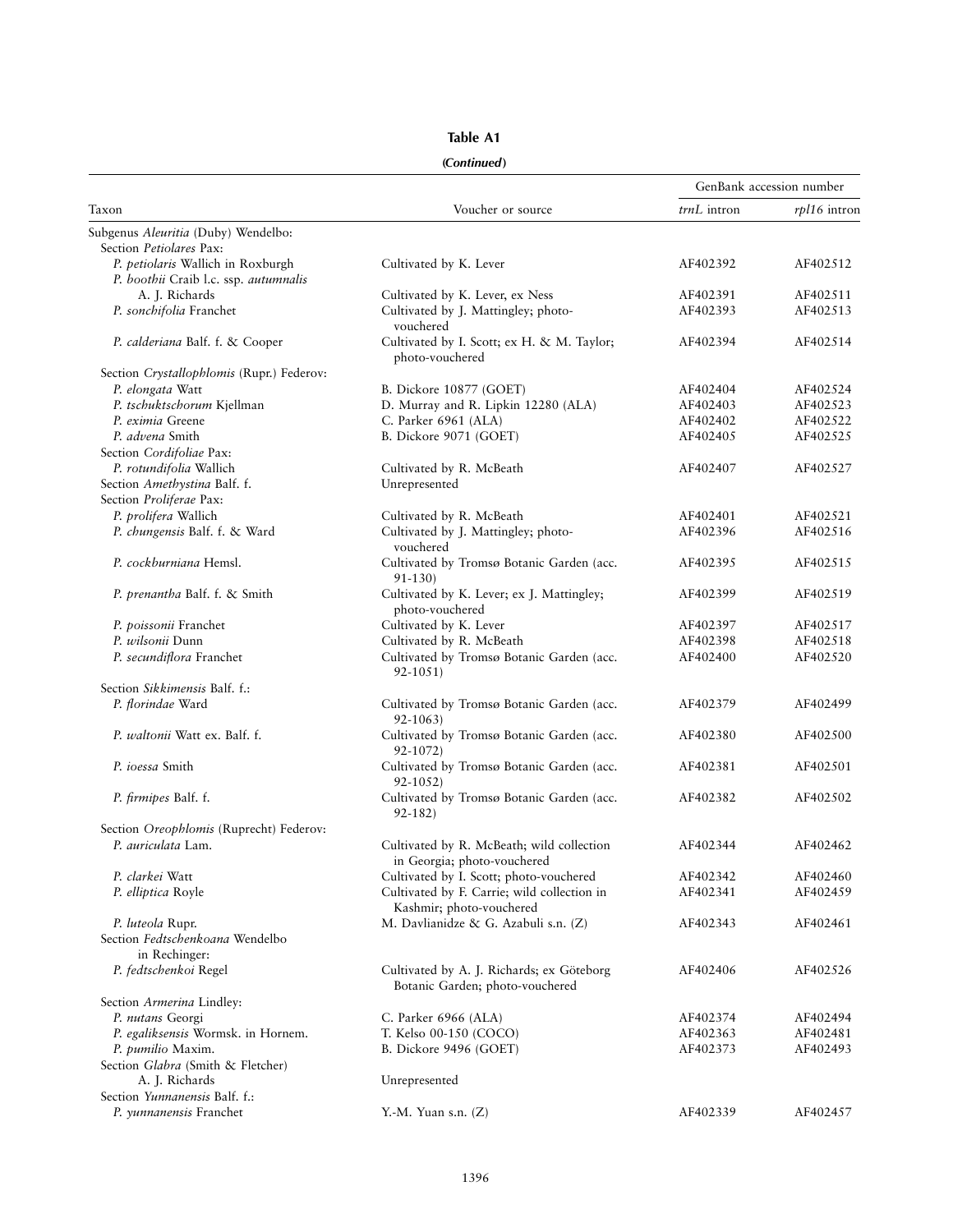| Table A1 |  |
|----------|--|
|----------|--|

**(***Continued***)**

|                                                         |                                                                                                     |             | GenBank accession number |  |
|---------------------------------------------------------|-----------------------------------------------------------------------------------------------------|-------------|--------------------------|--|
| Taxon                                                   | Voucher or source                                                                                   | trnL intron | $rpl16$ intron           |  |
| Section Aleuritia Duby:                                 |                                                                                                     |             |                          |  |
| P. farinosa L.                                          | Cultivated by A. J. Richards; wild collection<br>at Gait Barrow, Cumbria, U.K.; photo-<br>vouchered | AF402356    | AF402474                 |  |
| P. frondosa Janka                                       | Cultivated by T. Kelso; photo-vouchered                                                             | AF402359    | AF402477                 |  |
| P. halleri Gmel.                                        | Cultivated by K. Lever; photo-vouchered                                                             | AF402357    | AF402475                 |  |
| P. algida Adams                                         | M. Davlianidze & M. Bokezia s.n. (Z)                                                                | AF402350    | AF402468                 |  |
| P. darialica Rupr.                                      | M. Davlianidze & M. Bokezia s.n. (Z)                                                                | AF402352    | AF402470                 |  |
| P. capitellata Boiss.                                   | Cultivated by K. Lever                                                                              | $\cdots$    | AF402486                 |  |
| P. longiscapa Ledeb.                                    | Cultivated by A. J. Richards; wild collection<br>at Alma Altai; photo-vouchered                     | AF402351    | AF402469                 |  |
| P. scotica Hooker                                       | Cultivated by K. Lever                                                                              | AF402358    | AF402476                 |  |
| P. scandinavica (Bruun) Bruun                           | Cultivated by A. J. Richards; wild collection<br>at Bodo, Norway; photo-vouchered                   | AF402365    | AF402483                 |  |
| P. stricta Hornem                                       | Cultivated by J. Mattingley; photo-<br>vouchered                                                    | AF402366    | AF402484                 |  |
| P. incana M. E. Jones                                   | Cultivated by E. Conti; wild collection at<br>Fairbanks, Alaska                                     | AF402360    | AF402478                 |  |
| P. <i>laurentiana</i> Fernald                           | Cultivated by T. Kelso; ex Berry Botanical<br>Garden; photo-vouchered                               | AF402361    | AF402479                 |  |
| P. borealis Duby                                        | C. Parker 7537 (ALA)                                                                                | AF402369    | AF402488                 |  |
| P. mistassinica Michaux                                 | C. E. Hellquist 939 & E. G. Voss (Z)                                                                | AF402367    | AF402485                 |  |
| P. specuicola Rydb.                                     | T. Kelso 00-59 (COCO)                                                                               | AF402368    | AF402487                 |  |
| P. alcalina Cholewa & Henderson                         | R. Lehman s.n. [Z]                                                                                  | AF402370    | AF402489                 |  |
| P. magellanica Lehm.                                    | Cultivated by K. Lever; ex J. Dennis                                                                | AF402364    | AF402482                 |  |
| P. modesta Bisset & Moore                               | Cultivated by A. J. Richards; photo-<br>vouchered                                                   | AF402371    | AF402490                 |  |
| P. yuparensis Takeda                                    | Cultivated by K. Lever; ex J. Sutherland                                                            | AF402362    | AF402480                 |  |
| P. concinna Watt                                        | J. D. A. Stainton 366 (A)                                                                           | $\cdots$    | AF402491                 |  |
| Uncertain position:                                     |                                                                                                     |             |                          |  |
| P. efarinosa Pax                                        | Unrepresented                                                                                       |             |                          |  |
| Section Pulchella (Smith & Fletcher)<br>A. J. Richards: |                                                                                                     |             |                          |  |
| P. pulchella Franchet                                   | Cultivated by K. Lever; wild collection in<br>Szechuan, China                                       | AF402372    | AF402492                 |  |
| Uncertain position (group A):                           |                                                                                                     |             |                          |  |
| P. gemmifera Batalin                                    | Cultivated by A. J. Richards; wild<br>collection; photo-vouchered                                   | AF402375    | AF402495                 |  |
| Uncertain position (group B):                           |                                                                                                     |             |                          |  |
| P. erratica Smith                                       | Cultivated by A. J. Richards; wild collection<br>near Benyilan, China; photo-vouchered              | AF402353    | AF402471                 |  |
| Section Souliei Balf. f.:                               |                                                                                                     |             |                          |  |
| P. membranifolia Franchet                               | Sino-American Botanical Expedition 1067<br>(A)                                                      | AF402340    | AF402458                 |  |
| Section Minutissimae Pax:                               |                                                                                                     |             |                          |  |
| P. minutissima Jacq.                                    | Cultivated by Tromsø Botanic Garden (acc.<br>$94 - 460$                                             | AF402355    | AF402473                 |  |
| P. reptans Hook. f.                                     | Cultivated by I. Scott; photo-vouchered                                                             | AF402376    | AF402496                 |  |
| Section Dryadifolia Balf. f.:                           |                                                                                                     |             |                          |  |
| P. dryadifolia Franchet                                 | Cultivated by A. Furness                                                                            | AF402432    | AF402551                 |  |
| P. dryadifolia Franchet                                 | Cultivated by R. McBeath                                                                            | AF402431    | AF402550                 |  |
| Section Denticulata Watt:<br>P. denticulata J. E. Smith | Cultivated by J. Mattingley; photo-                                                                 | AF402354    | AF402472                 |  |
|                                                         | vouchered                                                                                           | AF402377    |                          |  |
| P. glomerata Pax<br>Section Capitatae Pax:              | Cultivated by R. McBeath                                                                            |             | AF402497                 |  |
| P. capitata Hook. f.<br>Section Muscarioides Balf. f.:  | Cultivated by K. Lever                                                                              | AF402378    | AF402498                 |  |
| P. muscarioides Hemsley                                 | Cultivated by K. Lever                                                                              | AF402345    | AF402463                 |  |
|                                                         |                                                                                                     |             |                          |  |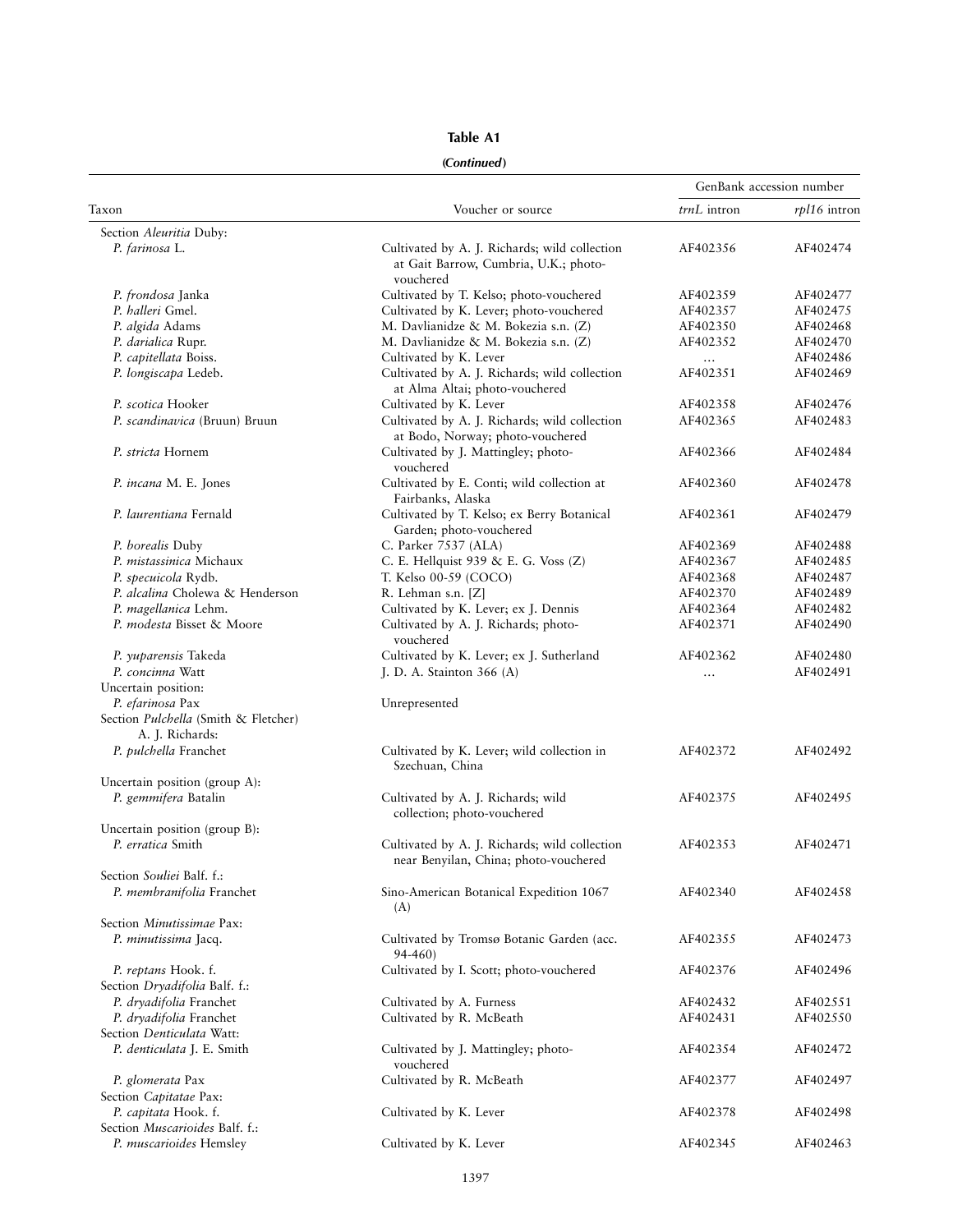| Table A1 |  |
|----------|--|
|----------|--|

**(***Continued***)**

|                                      |                                                                            |             | GenBank accession number |  |
|--------------------------------------|----------------------------------------------------------------------------|-------------|--------------------------|--|
| Taxon                                | Voucher or source                                                          | trnL intron | $rpl16$ intron           |  |
| P. bellidifolia King                 | Cultivated by R. McBeath; photo-vouchered                                  | AF402346    | AF402464                 |  |
| P. vialii Franchet                   | Cultivated by Zürich Botanic Garden                                        | AF402348    | AF402466                 |  |
| Section Soldanelloides Pax:          |                                                                            |             |                          |  |
| P. reidii Duthie                     | Cultivated by A. J. Richards; photo-<br>vouchered                          | AF402349    | AF402467                 |  |
| P. flaccida Balakr.                  | Cultivated by K. Lever                                                     | AF402347    | AF402465                 |  |
| Other taxa in Primulaceae s.str.:    |                                                                            |             |                          |  |
| Androsace sempervivoides Jacq.       | Cultivated by Zürich Botanic Garden (acc.<br>19790157)                     | AF402436    | AF402555                 |  |
| Androsace chamaejasme Wulf.          | E. Conti s.n. (ALA)                                                        | AF402437    | AF402556                 |  |
| Cortusa matthioli L.                 | Cultivated by Old Göttingen Botanic<br>Garden, photo-vouchered             | AF402428    |                          |  |
| Dionysia aretioides (Lehm.) Boissier | Cultivated by University of Copenhagen<br>Botanic Garden (acc. P1975-5514) | AF402337    | AF402455                 |  |
| Dionysia tapetodes Bunge             | Cultivated by University of Copenhagen<br>Botanic Garden (acc. P1982-5303) | AF402338    | AF402456                 |  |
| Dodecatheon pulchellum (Raf.) Merr.  | E. Conti s.n. $(Z)$                                                        | AF402419    | AF402539                 |  |
| Douglasia beringensis                | C. Parker 8098 (ALA)                                                       | AF402438    | AF402557                 |  |
| Hottonia palustris                   | Cultivated by Zürich Botanic Garden (acc.<br>19971659)                     | AF402435    | AF402554                 |  |
| Pomatosace filicula                  | B. Dickore 9234 (GOET)                                                     | AF402440    | AF402559                 |  |
| Omphalogrammasp.                     | Alpine Rock Garden Society seed collection<br>acc. 0705                    | AF402433    | AF402552                 |  |
| Soldanella pusilla                   | Cultivated by Zürich Botanic Garden (acc.<br>19990226)                     | AF402434    | AF402553                 |  |
| Sredinskya grandis                   | Cultivated by R. McBeath                                                   | AF402385    | AF402505                 |  |
| Vitaliana primuliflora               | Cultivated by T. Kelso; photo-vouchered                                    | AF402439    | AF402558                 |  |
| Myrsinaceae s.l.:                    |                                                                            |             |                          |  |
| Aegiceras corniculatum               | Cultivated by University of Copenhagen<br>Botanic Garden (acc. S1974-0467) | AF402446    | AF402565                 |  |
| Ardisia speciosa                     | Cultivated by Zürich Botanic Garden (acc.<br>19963503)                     | AF402448    | AF402567                 |  |
| Ardisiandra wettsteinii R. Wagner    | Cultivated by Royal Botanic Garden<br>Edinburgh                            | AF402441    | AF402560                 |  |
| Asterolinon linum-stellatum          | Cultivated by Old Göttingen Botanic<br>Garden, photo-vouchered             | AF402442    | AF402561                 |  |
| Cyclamen purpurascens Miller         | Cultivated by Zürich Botanic Garden (acc.<br>19790026)                     | AF402445    | AF402564                 |  |
| Glaux maritima                       | Cultivated by Old Göttingen Botanic<br>Garden; photo-vouchered             | AF402444    | AF402563                 |  |
| Lysimachia nummularia                | Cultivated by Zürich Botanic Garden (acc.<br>19966348)                     | AF402443    | AF402562                 |  |
| Myrsine africana                     | Cultivated by Zürich Botanic Garden (acc.<br>19964489)                     | AF402447    | AF402566                 |  |
| Theophrastaceaes.l.:                 |                                                                            |             |                          |  |
| Clavija spinosa                      | Cultivated by University of Copenhagen<br>Botanic Garden (acc. P1951-5178) | AF402450    | AF402569                 |  |
| Theophrasta americana                | Cultivated by University of Copenhagen<br>Botanic Garden (acc. P1997-5273) | AF402449    | AF402568                 |  |
| Maesaceae:                           |                                                                            |             |                          |  |
| Maesa japonica                       | Cultivated by University of Copenhagen<br>Botanic Garden (acc. S1982-0919) | AF402451    | AF402570                 |  |

Note. Material from *Primula* organized according to Richards's (1993) treatment.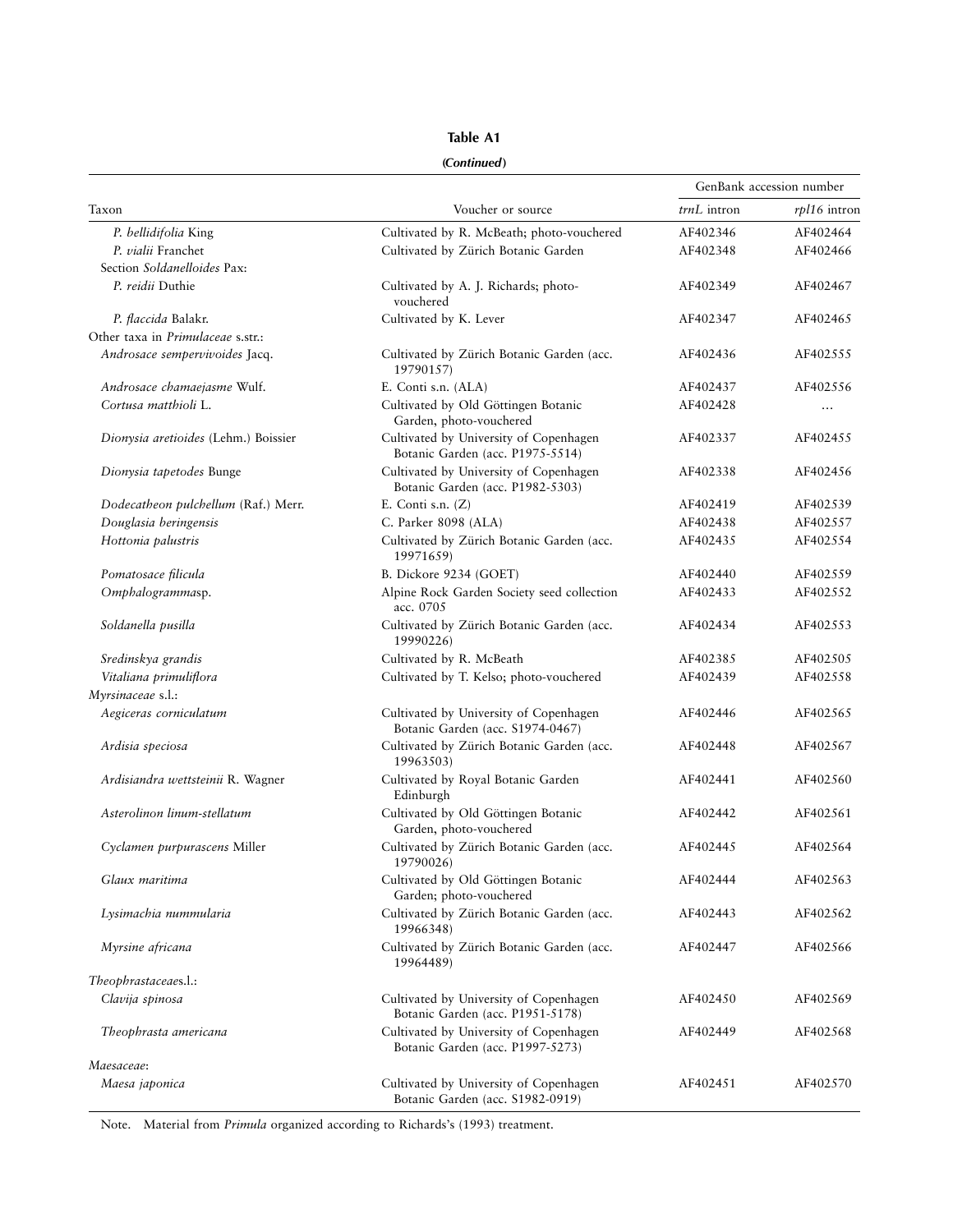#### **Literature Cited**

- Al Wadi H, AJ Richards 1992 Palynological variation in *Primula* L. subgenus *Sphondylia* (Duby) Rupr., and the relationship of this group to *Dionysia* Fenzl. New Phytol 121:303–310.
- Anderberg AA, B Ståhl 1995 Phylogenetic interrelationships in the order Primulales, with special emphasis on the family circumscriptions. Can J Bot 73:1699–1730.
- Anderberg AA, B Ståhl, M Källersjö 1998 Phylogenetic relationships in the Primulales inferred from *rbcL* sequence data. Plant Syst Evol 211:93–102.
- ——— 2000 Maesaceae, a new primuloid family in the order Ericales s.l. Taxon 49:183–187.
- Barrett SCH, LK Jesson, AM Baker 2000 The evolution and function of stylar polymorphisms in flowering plants. Ann Bot 85:253–265.
- Baum DA, WS Alverson, R Nyffeler 1998*a* A durian by any other name: taxonomy and nomenclature of the core Malvales. Harv Pap Bot 3:315–330.
- Baum DA, RL Small, JF Wendel 1998*b* Biogeography and floral evolution of baobabs (*Adansonia*, Bombacaceae) as inferred from multiple data sets. Syst Biol 47:181–207.
- Blasdale WC 1945 Composition of the solid secretion produced by *Primula denticulata*. J Am Chem Soc 67:493–495.
- ——— 1948 The cultivated species of *Primula*. University of California Press, Berkeley.
- Bruun HG 1930 The cytology of the genus *Primula*. Sven Bot Tidskr 24:468–475.
- 1932 Cytological studies in *Primula* with special reference to the relation between the karyology and taxonomy of the genus. Symb Bot Ups 1:1–239.
- Catala`n P, EA Kellogg, RG Olmstead 1997 Phylogeny of Poaceae subfamily Pooideae based on chloroplast *ndhF* gene sequences. Mol Phylogenet Evol 8:150–166.
- Chase MW, DE Soltis, RG Olmstead, D Morgan, DH Les, BD Mishler, MR Duvall, et al 1993 Phylogenetics of seed plants: an analysis of nucleotide sequences from the plastid gene *rbcL*. Ann Mo Bot Gard 80:528–580.
- Conti E, E Suring, D Boyd, J Jorgensen, J Grant, S Kelso 2000 Phylogenetic relationships and character evolution in *Primula* L.: the usefulness of ITS sequence data. Plant Biosyst 134:385–392.
- Cronquist A 1988 The evolution and classification of flowering plants. New York Botanical Gardens, New York.
- Darwin C 1877 The different forms of flowers on plants of the same species. J Murray, London.
- de Queiroz K, J Gauthier 1994 Toward a phylogenetic system of biological nomenclature. Trends Ecol Evol 9:27–31.
- Downie SR, S Ramanath, DS Katz-Downie, E Llanas 1998 Molecular systematics of Apiaceae subfamily Apioideae: phylogenetic analyses of nuclear ribosomal DNA internal transcribed spacer and plastid *rpoC1* intron sequences. Am J Bot 85:563–591.
- Farris JS, M Källersjö, AG Kluge, C Bult 1995 Testing significance of incongruence. Cladistics 10:315–319.
- Felsenstein J 1985 Confidence limits on phylogenies: an approach using the bootstrap. Evolution 39:783–791.
- Fenderson GK 1986 A synoptic guide to the genus *Primula*. Allen, Lawrence, Kans.
- Gene Codes 1998 Sequencher, version 3.1.1. Gene Codes, Ann Arbor, Mich.
- Goldblatt P 1981 Index to plant chromosome numbers 1975–1978. Monographs in Systematic Botany from the Missouri Botanical Garden, no. 5. Missouri Botanical Garden, St. Louis.
- 1984 Index to plant chromosome numbers 1979-1981. Monographs in Systematic Botany from the Missouri Botanical Garden, no. 8. Missouri Botanical Garden, St. Louis.
- 1985 Index to plant chromosome numbers 1982-1983.

Monographs in Systematic Botany from the Missouri Botanical Garden, no. 13. Missouri Botanical Garden, St. Louis.

- 1988 Index to plant chromosome numbers 1984-1985. Monographs in Systematic Botany from the Missouri Botanical Garden, no. 23. Missouri Botanical Garden, St. Louis.
- Goldblatt P, DE Johnson 1990 Index to plant chromosome numbers 1986–1987. Monographs in Systematic Botany from the Missouri Botanical Garden, no. 30. Missouri Botanical Garden, St. Louis.
- 1991 Index to plant chromosome numbers 1988–1989. Monographs in Systematic Botany from the Missouri Botanical Garden, no. 40. Missouri Botanical Garden, St. Louis.
- 1994 Index to plant chromosome numbers 1990-1991. Monographs in Systematic Botany from the Missouri Botanical Garden, no. 51. Missouri Botanical Garden, St. Louis.
- 1996 Index to plant chromosome numbers 1992–1993. Monographs in Systematic Botany from the Missouri Botanical Garden, no. 58. Missouri Botanical Garden, St. Louis.
- 1998 Index to plant chromosome numbers 1994-1995. Monographs in Systematic Botany from the Missouri Botanical Garden, no. 69. Missouri Botanical Garden, St. Louis.
- Grey-Wilson C 1989 The genus *Dionysia*. Alpine Garden Society, Woking.
- Halda JJ 1992 The genus *Primula* in cultivation and the wild. Tethys, Denver.
- Harder LD, RMR Barclay 1994 The functional significance of poricidal anthers and buzz pollination: controlled pollen removal from *Dodecatheon*. Funct Ecol 8:509–517.
- Jordan WC, MW Courtney, JE Neigel 1996 Low levels of intraspecific genetic variation at a rapidly evolving chloroplast DNA locus in North American duckweeds (Lemnaceae). Am J Bot 83:430–439.
- Källersjö M, G Bergqvist, AA Anderberg 2000 Generic realignment in primuloid families of the Ericales s.l.: a phylogenetic analysis based on DNA sequences from three chloroplast genes and morphology. Am J Bot 87:1325–1341.
- Kelso S 1991 Taxonomy of *Primula* sections *Aleuritia* and *Armerina* in North America. Rhodora 93:67–99.
- Kress A 1969 Zytotaxonomische Untersuchungen an Primulaceen. Phyton 13:211–225.
- McDade L, ML Moody 1999 Phylogenetic relationships among Acanthaceae: evidence from noncoding *trnL*-*trnF* chloroplast DNA sequences. Am J Bot 86:70–80.
- Mickevich MF, JS Farris 1981 The implications of congruence in *Menidia*. Syst Zool 30:351–370.
- Moore RJ 1973 Index to plant chromosome numbers 1967–1971. Regnum Veg 90:1–539.
- 1974 Index to plant chromosome numbers for 1972. Regnum Veg 91:1–108.
- 1977 Index to plant chromosome numbers for 1973/74. Regnum Veg 96:1–257.
- Morton CM, MW Chase, KA Kron, SM Swenson 1996 A molecular evaluation of the monophyly of the order Ebenales based upon *rbcL* sequence data. Syst Bot 21:567–588.
- Mullis KB, FA Faloona 1987 Specific synthesis of DNA in vitro via a polymerase catalyzed chain reaction. Methods Enzymol 155: 335–350.
- Ornduff R 1967 Index to plant chromosome numbers for 1965. Regnum Veg 50:1–128.
- ——— 1968 Index to plant chromosome numbers for 1966. Regnum Veg 55:1–126.
- Pax F 1889 Monographische Übersicht über die Arten der Gattung Primula. Pages 75–241 in A Engler, ed. Botanische Jahrbücher für Systematik, Planzengeschichte und Pflanzengeographie. Engelmann, Leipzig.